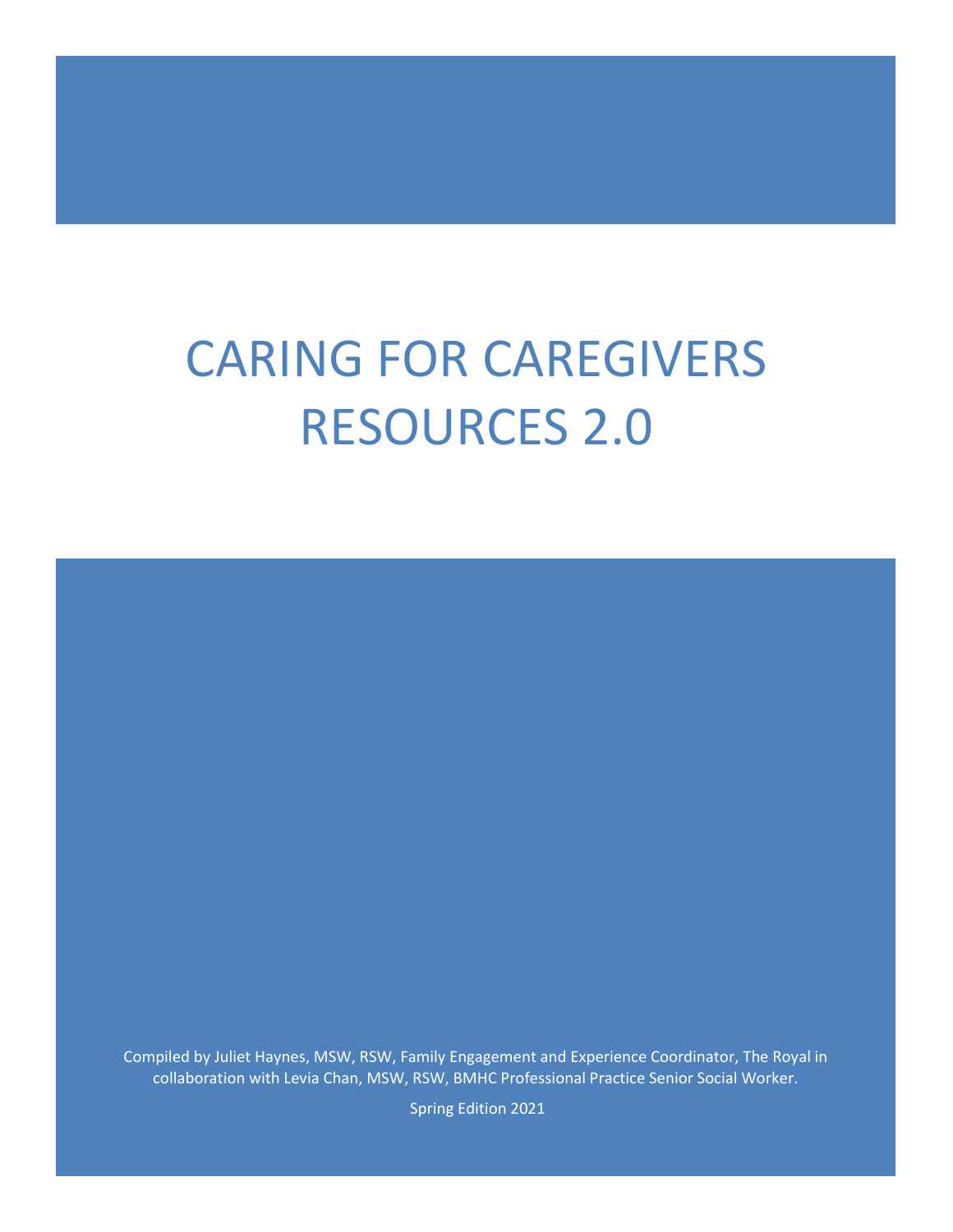**G&Royal Health - Care & Research<br>nentale - Soins et recherche** 

## **Caring for Caregivers I Soigner les soignants**

theroyal.ca

#### **TABLE OF CONTENTS**

| <b>THE ROYAL</b>                                                            | 3        |
|-----------------------------------------------------------------------------|----------|
| <b>MENTAL HEALTH AND ABUSE COUNSELLING AND SUPPORT</b>                      | 3        |
| Crisis                                                                      | 3        |
| <b>Mental Health</b>                                                        | 3        |
| Substance Use                                                               | 4        |
| Abuse                                                                       | 4        |
| Indigenous                                                                  | 4        |
| <b>General Information and Resources</b>                                    | 5        |
| Sleep and Calm                                                              | 5        |
| Grief                                                                       | 5        |
| Youth                                                                       | 5        |
| Parents                                                                     | 6        |
| Returning to School                                                         | 6        |
| Inspiration                                                                 | 6        |
| Isolation                                                                   | 6        |
| <b>Family Peer Support</b>                                                  | 6        |
| Fathers                                                                     | 7        |
| <b>Older Adults</b>                                                         | 7        |
| Webinars using dialectical behaviour therapy skills to manage crisis        | 8        |
| Webinar Understanding Ontario's Personal Income Tax Amid COVID-19           |          |
| <b>BROCKVILLE AREA RESOURCES FOR CAREGIVERS - MENTAL HEALTH AND ABUSE -</b> | $9 - 16$ |
| <b>COUNSELLING AND SUPPORT</b>                                              |          |
| THE ROYAL - Brockville Mental Health Centre                                 | 9        |
| <b>Crisis</b>                                                               | 9        |
| <b>Mental Health</b>                                                        | 9        |
| Substance Use                                                               | 10       |
| Abuse                                                                       | 11       |
| Indigenous                                                                  | 11       |
| <b>Caregiver Support</b>                                                    | 12       |
| COVID 19 Related                                                            | 12       |
| Women                                                                       | 13       |
| Men                                                                         | 13       |
| Family                                                                      | 13       |
| Children and Youth                                                          | 14       |
| Senior                                                                      | 14       |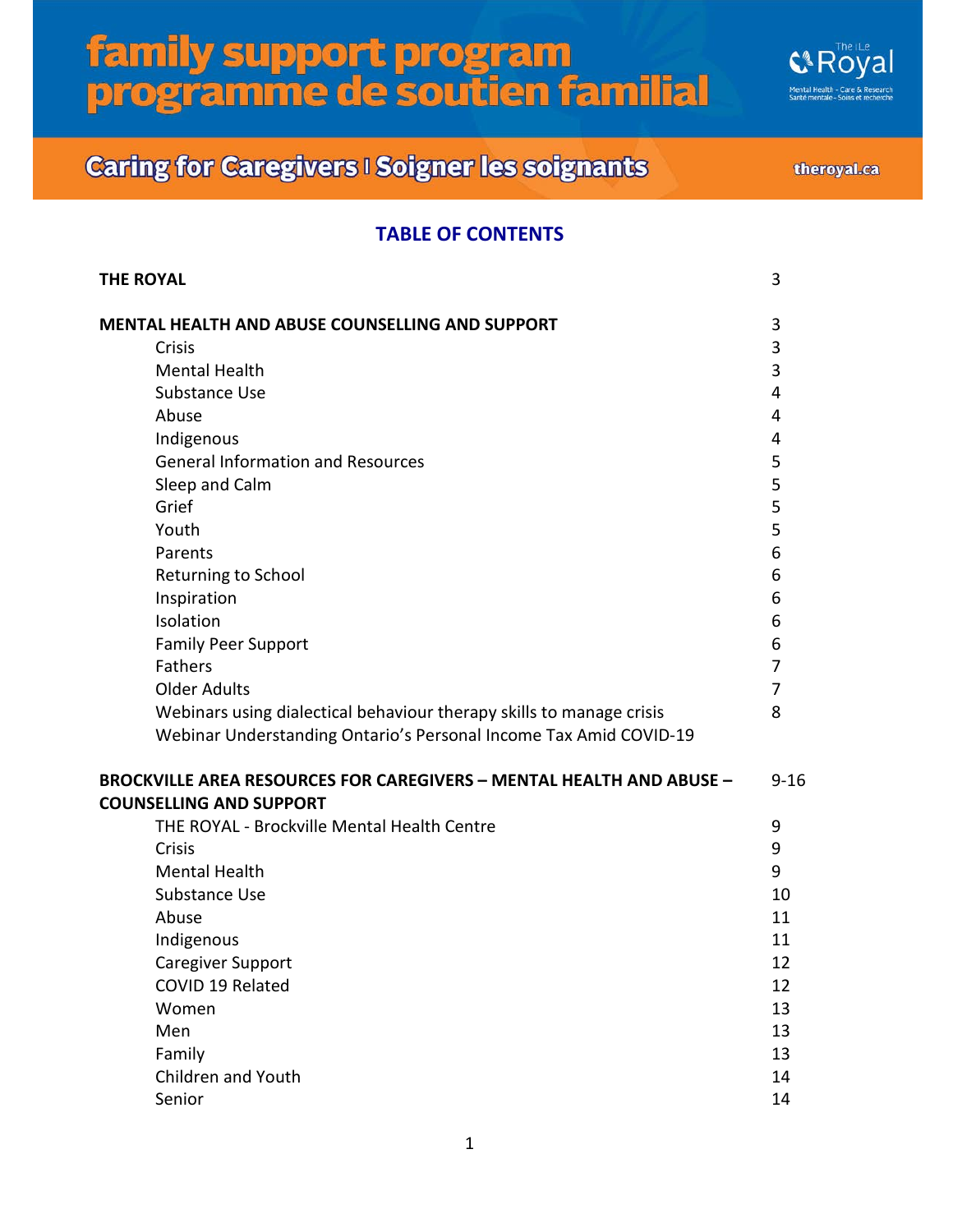**G&Royal Health - Care & Research<br>nentale - Soins et recherche** 

## **Caring for Caregivers I Soigner les soignants**

#### theroyal.ca

| 14    |
|-------|
| 15    |
| 15    |
| 15    |
| 16    |
| 16    |
| 17-19 |
|       |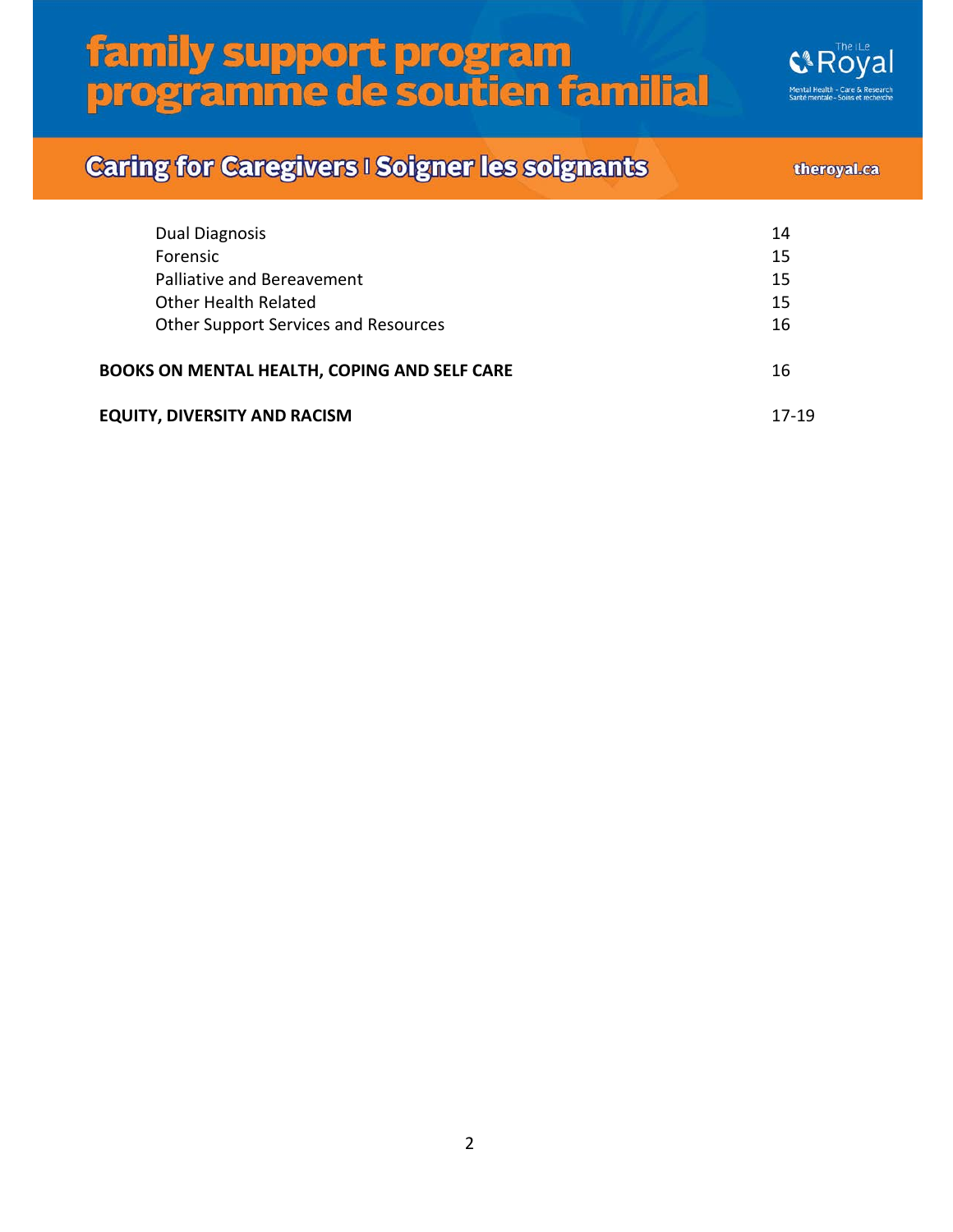

theroyal.ca

#### **THE ROYAL**

- The Royal lists crisis numbers here:<https://www.theroyal.ca/crisis-lines>
- The Royal and COVID-19 at <https://www.theroyal.ca/COVID19>
- The Royal offers a Prompt Clinic that requires referral from a primary care provider who will then provide follow-up: <https://www.theroyal.ca/PROMPT>
- The Royal also offers Ontario Structured Psychotherapy. For more information please visit: <https://www.theroyal.ca/osp>
- The Royal's family information page includes a number of useful resources, tip sheets on FAQs from our family groups as well as family group details. Please check it out here: [https://www.theroyal.ca/patient-care-information/family-caregivers/family-information-and](https://www.theroyal.ca/patient-care-information/family-caregivers/family-information-and-support-groups)[support-groups](https://www.theroyal.ca/patient-care-information/family-caregivers/family-information-and-support-groups)
- Did you know that The Royal offers family support groups *virtually*? The groups are free, and open to the public. The groups are facilitated by The Royal's social workers. For up-to-date information on topics, please check our website here: [https://www.theroyal.ca/patient-care](https://www.theroyal.ca/patient-care-information/family-caregivers/family-information-and-support-groups)[information/family-caregivers/family-information-and-support-groups](https://www.theroyal.ca/patient-care-information/family-caregivers/family-information-and-support-groups) or Please contact Denise McGregor for details on how to join: [Denise.McGregor@theroyal.ca](mailto:Denise.McGregor@theroyal.ca)

#### **MENTAL HEALTH AND ABUSE COUNSELLING AND SUPPORT**

#### **Crisis**

- The Royal lists crisis numbers here:<https://www.theroyal.ca/crisis-lines>
- Crisis Line/Distress Lin[e https://www.dcottawa.on.ca/24-7-crisis-line/](https://www.dcottawa.on.ca/24-7-crisis-line/)
- Crisis Services Canada<https://www.ementalhealth.ca/index.php?m=record&ID=55840>
- CMHA<https://ontario.cmha.ca/documents/are-you-in-crisis/>
- PLEO developed a resource for parents addressing knowing what to do in periods of crisis; keeping youth safe at home, difficulties identifying signs and improving awareness of suicide risk and accessing services. It is also helpful for service providers to better understand and support a whole family, for researchers and policy makers. The resource can be accessed at [https://www.pleo.on.ca/resources/supporting-parents-of-suicidal-youth/](https://nam10.safelinks.protection.outlook.com/?url=https%3A%2F%2Fwww.pleo.on.ca%2Fresources%2Fsupporting-parents-of-suicidal-youth%2F&data=02%7C01%7C%7C868f41d7e8ba4d93f9ef08d855ca94d5%7C84df9e7fe9f640afb435aaaaaaaaaaaa%7C1%7C0%7C637353675849773919&sdata=OgvMStSR5ECW9RXhjSXEJhbv5p6PbvVCY9XGG9I%2Fmuw%3D&reserved=0)

#### **Mental Health**

- Big White Wall <https://www.bigwhitewall.com/?lang=en-ca>
- Bounce Back [https://bouncebackontario.ca](https://bouncebackontario.ca/) , [https://ontario.cmha.ca/wp](https://ontario.cmha.ca/wp-content/uploads/2020/07/Ontario-Caregivers-and-BounceBack-Handout-EN-FINAL-HR.pdf)[content/uploads/2020/07/Ontario-Caregivers-and-BounceBack-Handout-EN-FINAL-HR.pdf](https://ontario.cmha.ca/wp-content/uploads/2020/07/Ontario-Caregivers-and-BounceBack-Handout-EN-FINAL-HR.pdf)
- Counselling Connect FREE Counselling for a variety of issues. Book an appointment by following this link: [https://www.counsellingconnect.org/?fbclid=IwAR1g\\_SMh](https://www.counsellingconnect.org/?fbclid=IwAR1g_SMh-h66RrMK0ZhowyU8H8flAvc69zRkw6ghxFxfsSsIIHMn6UyyI94)[h66RrMK0ZhowyU8H8flAvc69zRkw6ghxFxfsSsIIHMn6UyyI94](https://www.counsellingconnect.org/?fbclid=IwAR1g_SMh-h66RrMK0ZhowyU8H8flAvc69zRkw6ghxFxfsSsIIHMn6UyyI94)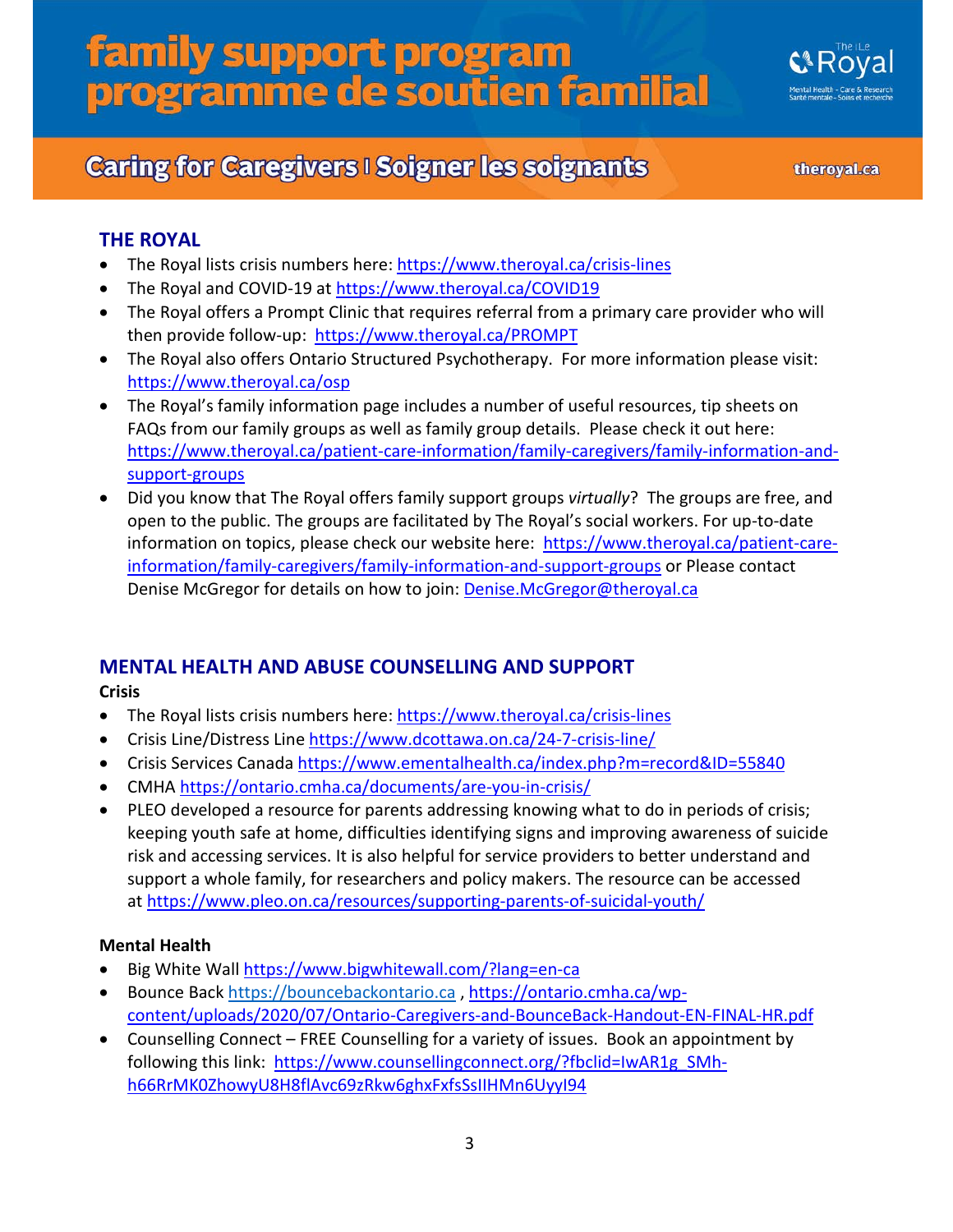

### **Caring for Caregivers I Soigner les soignants**

theroyal.ca

- Evidence Exchange Network for Mental Health and Addictions offers webinars on Covid-19 and the impact on your mental health. Register here:<https://www.eenet.ca/>
- Kids Help Phone not just for kids! They will receive calls from adults as well! Call [a counsellor:](tel:1-800-668-6868) [1-800-668-6868](tel:1-800-668-6868) or check out their website for additional resources: <https://kidshelpphone.ca/>
- Ottawa Public Health: [https://www.ottawapublichealth.ca/en/public-health-topics/mental](https://www.ottawapublichealth.ca/en/public-health-topics/mental-health-caregiver-guide.aspx)[health-caregiver-guide.aspx](https://www.ottawapublichealth.ca/en/public-health-topics/mental-health-caregiver-guide.aspx)
- Regional Coordinated Access: [www.AccessMHA.ca](http://www.accessmha.ca/)
- Schizophrenia Society of Canada: <https://schizophrenia.ca/>

#### **Substance Use**

- CAMH Centre for Addiction and Mental Healt[h http://www.camh.ca/](http://www.camh.ca/)
- Canadian Addiction Counsellors Certification Federation [www.caccf.ca](http://www.caccf.ca/) free addiction counselling to Canadians
- CCSA information on substance use and Covid-19 [https://www.ccsa.ca/Impacts-COVID-19-](https://www.ccsa.ca/Impacts-COVID-19-Substance-Use) [Substance-Use](https://www.ccsa.ca/Impacts-COVID-19-Substance-Use)
- Living Healthy Champlain Chronic Illness including Chronic Pain Workshops <https://www.livinghealthychamplain.ca/>
- Rideauwood Addiction and Family Services [https://www.rideauwood.org/covid-news/even](https://www.rideauwood.org/covid-news/even-though-our-centre-is-closed-to-visitors-and-clients-we-are-still-here-for-you/)[though-our-centre-is-closed-to-visitors-and-clients-we-are-still-here-for-you/](https://www.rideauwood.org/covid-news/even-though-our-centre-is-closed-to-visitors-and-clients-we-are-still-here-for-you/) They offer virtual care for anyone struggling with addictions (gambling, substance, gaming) or problematic substance use, and have services for adults, youth/young adults, students, and parents/family members. Their services are available at no cost to service users.
- Serenity Renewal for Families is offering counselling virtually (may be a fee for service) <https://www.serenityrenewal.ca/what-we-do/counselling/>
- Wellness Together Canada mental health and substance use suppor[t https://ca.portal.gs/](https://ca.portal.gs/)
- Virtual Care for Mental [Health and Substance Use During COVID-19](https://www.ccsa.ca/sites/default/files/2020-06/CCSA-COVID-19-Virtual-Care-Mental-Health-Substance-Use-2019-en.pdf)

#### **Abuse**

- Unsafe at Home Ottawa a text and online chat tool that allows victims and survivors of domestic violence and abuse to get help and support from 8:30am to midnight. Text (613) 704-5535 or chat online *unsafeathomeottawa.ca*
- Ottawa Coalition to End Violence against Women https://www.octevaw-cocyff.ca/get-help

#### **Indigenous**

• Hope for Wellness Helpline: Indigenous peoples can call 1-855-242-3310 for immediate mental health counselling and crisis intervention across Canada (available in some Indigenous languages). Live web chat is also available.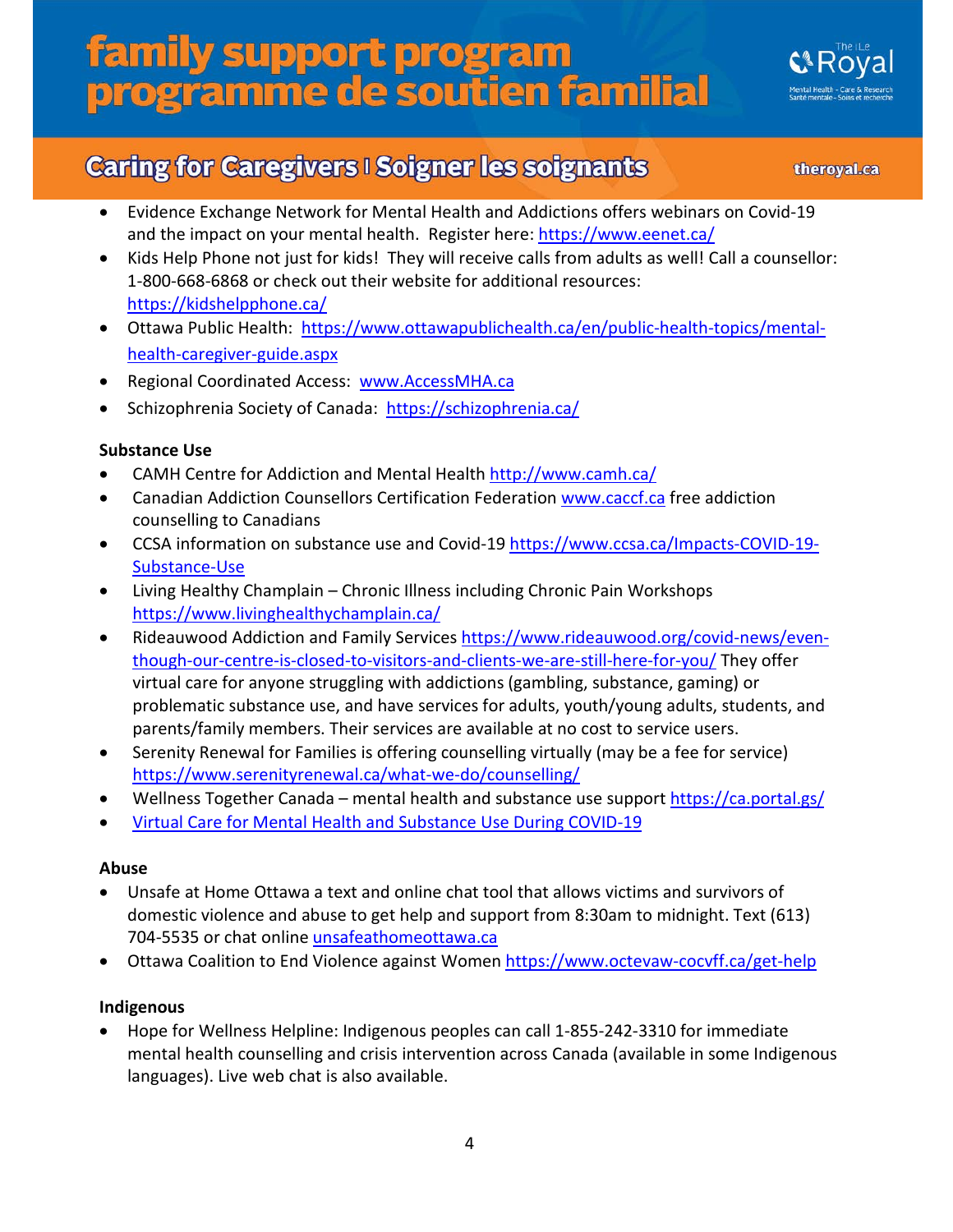

### **Caring for Caregivers I Soigner les soignants**

theroyal.ca

- Talk 4 Healing: Indigenous women can get help, support and resources seven days a week, 24 hours a day, with services in 14 languages by calling or texting 1-855-554-4325. Live web chat is also available.
- Wabano Covid-19 Outreach [https://mailchi.mp/bfbedc5c4c75/early-bird-registration-for-the-](https://mailchi.mp/bfbedc5c4c75/early-bird-registration-for-the-2019-wabano-symposium-the-land-is-medicine-1607834?e=15afcadfe0)[2019-wabano-symposium-the-land-is-medicine-1607834?e=15afcadfe0](https://mailchi.mp/bfbedc5c4c75/early-bird-registration-for-the-2019-wabano-symposium-the-land-is-medicine-1607834?e=15afcadfe0)
- <https://covid19.healthstandards.org/resource/indigenous-health-toolkit>
- <https://spark.adobe.com/page/jig8WfbLvmzAs/>
- <https://vancouver.ca/files/cov/First-Peoples-A-Guide-for-Newcomers.pdf>

#### **General Information and Resources**

- Community Navigation Eastern Ontario (formerly 211)<https://cneo-nceo.ca/>
- E-Mental Health<https://www.ementalhealth.ca/>

#### **Sleep and Calm**

- Bounceback CBT for Insomnia <https://bouncebackontario.ca/>
- Canadian Public Health campaign on sleep <https://sleeponitcanada.ca/>
- Breathing Retraining for anxiety reduction<https://www.youtube.com/watch?v=0Mr9iAC1tLk>
- Dr. Mike Evans 23  $\frac{1}{2}$  Hours video on the health benefits of 30 minutes of activity per day <https://www.youtube.com/watch?v=aUaInS6HIGo>
- Search Inside Yourself (siyli.prg) offers free resources including guided meditations <https://siyli.org/resources/category/guided-meditation>

#### **Grief**

- Bereaved Families of Ontario, Ottawa is offering 1:1 peer support over the phone and monthly support groups virtually<http://www.bfo-ottawa.org/>
- The Compassionate Friends' When a Child Dies, a self-help group of bereaved parents offering support and understanding meets the third Tuesday of every month. Because of physical distancing restrictions, sharing circles are online. For details, contact by phone at 613-608 3990 or by email: [tcfottawa@gmail.com](mailto:tcfottawa@gmail.com)

#### **Youth**

- Good2Talk: A phone and texting service that offers confidential support to post-secondary students. Call 1-866-925-5454.
- Ontario Caregivers Young Caregivers Support Group Wednesday evenings at 7:30 pm. Register today: [https://www.eventbrite.com/e/young-caregiver-online-support-group](https://www.eventbrite.com/e/young-caregiver-online-support-group-tickets-101926424680)[tickets-101926424680](https://www.eventbrite.com/e/young-caregiver-online-support-group-tickets-101926424680)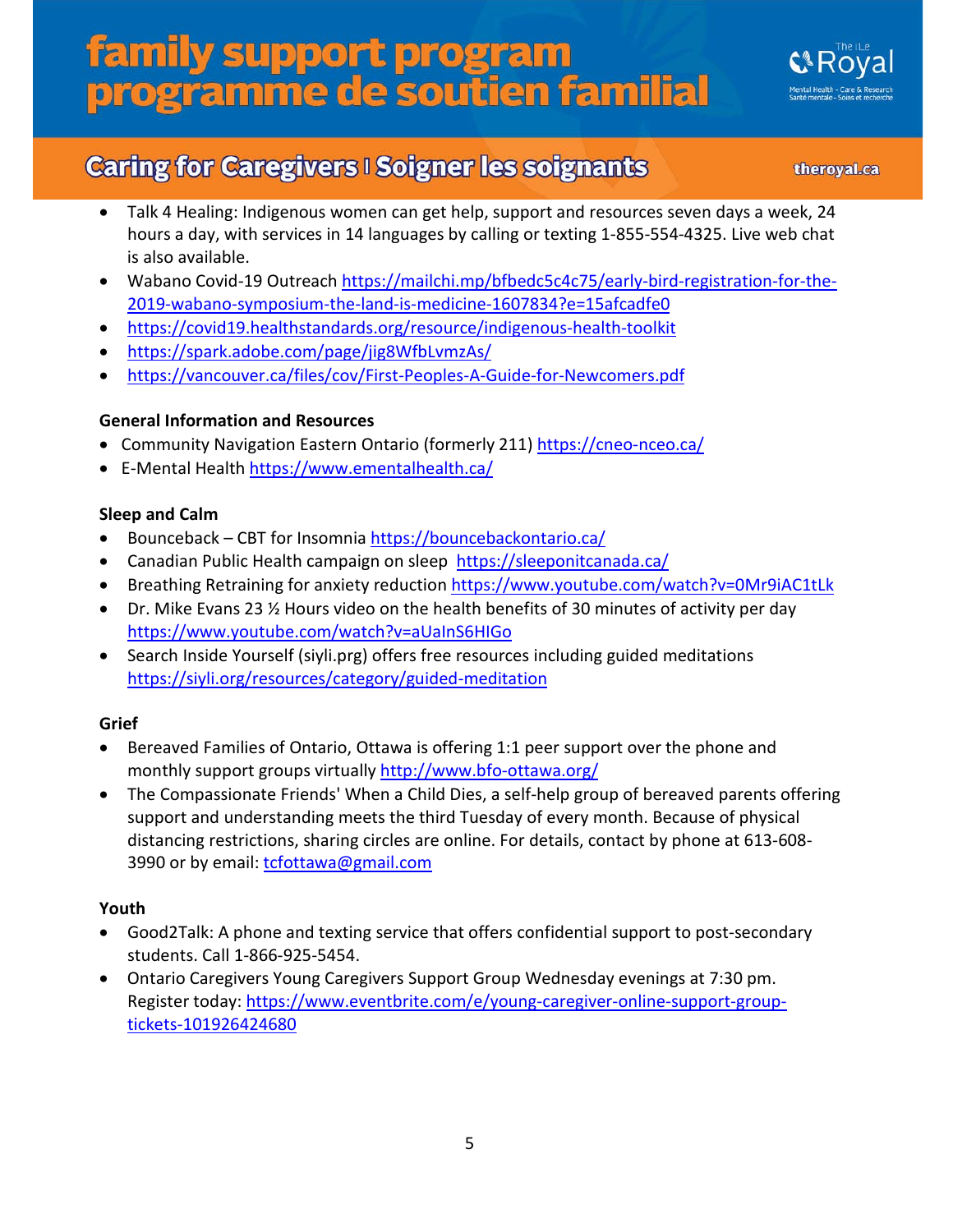

## **Caring for Caregivers I Soigner les soignants**

theroyal.ca

#### **Parents**

- Huddol free counseling sessions [https://playbook.huddol.com/parenting-in-an-age-of-covid-](https://playbook.huddol.com/parenting-in-an-age-of-covid-19/)[19/](https://playbook.huddol.com/parenting-in-an-age-of-covid-19/)
- PLEO Parents Lifelines of Eastern Ontario <https://www.pleo.on.ca/where-to-find-us/>613-321-3211
- Also checkout resources here:<https://cheo.echoontario.ca/parent-caregiver-sessions/>

#### **Returning to School**

- [Supporting Children's Mental Wellness While Encouraging Pandemic Prevention Measures](https://cmho.org/childrens-mental-wellness-and-pandemic-prevention/) (also available as printable/downloadable PDF in [English](https://cmho.sharepoint.com/sites/collaboration/Shared%20Documents/Forms/AllItems.aspx?id=%2Fsites%2Fcollaboration%2FShared%20Documents%2FCMHO%20For%20Partners%20%2D%20Back%20to%20School%20Mental%20Health%20Kit%2FSupporting%20children%E2%80%99s%20mental%20wellness%20while%20encouraging%20pandemic%20prevent%2Epdf&parent=%2Fsites%2Fcollaboration%2FShared%20Documents%2FCMHO%20For%20Partners%20%2D%20Back%20to%20School%20Mental%20Health%20Kit&p=true&originalPath=aHR0cHM6Ly9jbWhvLnNoYXJlcG9pbnQuY29tLzpiOi9zL2NvbGxhYm9yYXRpb24vRVVXcjU0SGFLUHRPdkR2WXVOenVOM0FCckp2ekRHOGFDNzJmYTdkSFh5d0Rydz9ydGltZT1JSjVZeVNkWjJFZw) o[r French\)](https://cmho.sharepoint.com/sites/collaboration/Shared%20Documents/Forms/AllItems.aspx?id=%2Fsites%2Fcollaboration%2FShared%20Documents%2FCMHO%20For%20Partners%20%2D%20Back%20to%20School%20Mental%20Health%20Kit%2FFrench%2FPromouvoir%20le%20bien%2D%C3%AAtre%20mental%20des%20enfants%2Epdf&parent=%2Fsites%2Fcollaboration%2FShared%20Documents%2FCMHO%20For%20Partners%20%2D%20Back%20to%20School%20Mental%20Health%20Kit%2FFrench&p=true&originalPath=aHR0cHM6Ly9jbWhvLnNoYXJlcG9pbnQuY29tLzpiOi9zL2NvbGxhYm9yYXRpb24vRWFNelozVnV0bFpGb0JHZS1RTmFQMEFCdWxmYTg0WC0xQm5LOXYzVWZreGRYQT9ydGltZT1nYWtQekNkWjJFZw)
- [Back-to-School Tips for Parents](https://cmho.org/back-to-school-tips-for-parents/)
- Dr. Gail Beck of The Royal did a radio interview discussing 'How to tell if you child is experiencing back-to-school anxiety?' [here.](https://omny.fm/shows/580-cfra/the-morning-rush-how-to-tell-if-your-child-is-expe)
- [Six Tips to Support Your Child's Mental Wellness and Prepare for the Start of the School Year](https://cmho.org/six-tips-to-support-your-childs-mental-wellness/) (also available as printable/downloadable PDF in [English](https://cmho.sharepoint.com/sites/collaboration/Shared%20Documents/Forms/AllItems.aspx?id=%2Fsites%2Fcollaboration%2FShared%20Documents%2FCMHO%20For%20Partners%20%2D%20Back%20to%20School%20Mental%20Health%20Kit%2FSix%20Tips%20to%20Support%20Your%20Child%E2%80%99s%20Mental%20Wellness%2Epdf&parent=%2Fsites%2Fcollaboration%2FShared%20Documents%2FCMHO%20For%20Partners%20%2D%20Back%20to%20School%20Mental%20Health%20Kit&p=true&originalPath=aHR0cHM6Ly9jbWhvLnNoYXJlcG9pbnQuY29tLzpiOi9zL2NvbGxhYm9yYXRpb24vRVk5ekQxZDlaQ0ZNb3EzTk1hdXlKU2tCT05JR0RNTXVrUFNIaGRCWnRpSmlXUT9ydGltZT1xT1pTQkNkWjJFZw) o[r French\)](https://cmho.sharepoint.com/sites/collaboration/Shared%20Documents/Forms/AllItems.aspx?id=%2Fsites%2Fcollaboration%2FShared%20Documents%2FCMHO%20For%20Partners%20%2D%20Back%20to%20School%20Mental%20Health%20Kit%2FFrench%2FSix%20conseils%20pour%20soutenir%20le%20bien%2D%C3%AAtre%20mental%20de%20votre%20enfant%2Epdf&parent=%2Fsites%2Fcollaboration%2FShared%20Documents%2FCMHO%20For%20Partners%20%2D%20Back%20to%20School%20Mental%20Health%20Kit%2FFrench&p=true&originalPath=aHR0cHM6Ly9jbWhvLnNoYXJlcG9pbnQuY29tLzpiOi9zL2NvbGxhYm9yYXRpb24vRWNlYmkzdHdNVUpHcWVrcnBpNVYzR01CQ1d6dEFkVU1UZFlUR3JsNVVkYktCQT9ydGltZT1aUUZzc0NkWjJFZw)
- The Children's Mental Health Ontario (CMHO) developed a [Back to School Mental Health Kit](https://cmho.org/back-to-school/) consisting of helpful information and practical tips

#### **Inspiration**

• Huddol podcasts [https://www.youtube.com/channel/UCw4xNJ4Kra-](https://www.youtube.com/channel/UCw4xNJ4Kra-PtezBDLDRLBg?view_as=subscriber)[PtezBDLDRLBg?view\\_as=subscriber](https://www.youtube.com/channel/UCw4xNJ4Kra-PtezBDLDRLBg?view_as=subscriber)

#### **Isolation**

• Virtual Visitors \*based in Ottawa! Opportunities to volunteer and/or receive virtual visits <https://virtualvisitors.wixsite.com/website>

#### **Family Peer Support**

- Cornwall Community Addiction and Mental Health Services are offering a number of programs virtually – please check with individual organizers for details.
- Family Councils Ontario offers virtual family forums [https://www.fco.ngo/covid-19/virtual](https://www.fco.ngo/covid-19/virtual-family-forum)[family-forum](https://www.fco.ngo/covid-19/virtual-family-forum)
- Ontario Caregiver Peer Support<https://ontariocaregiver.ca/find-support/peer-support/>
- At Institute for Advancement on Mental Health (IAM), (former Schizophrenia Society of Ontario) our support line continues to service those previously using Ask the Expert (ATE), the Ontario-specific service that assisted people living with schizophrenia and psychosis and their families across Ontario through telephone, online and in-person support. Reach out to one of our counsellors at 1-855-449-9949 or email us at: [support@iamentalhealth.ca](mailto:support@iamentalhealth.ca)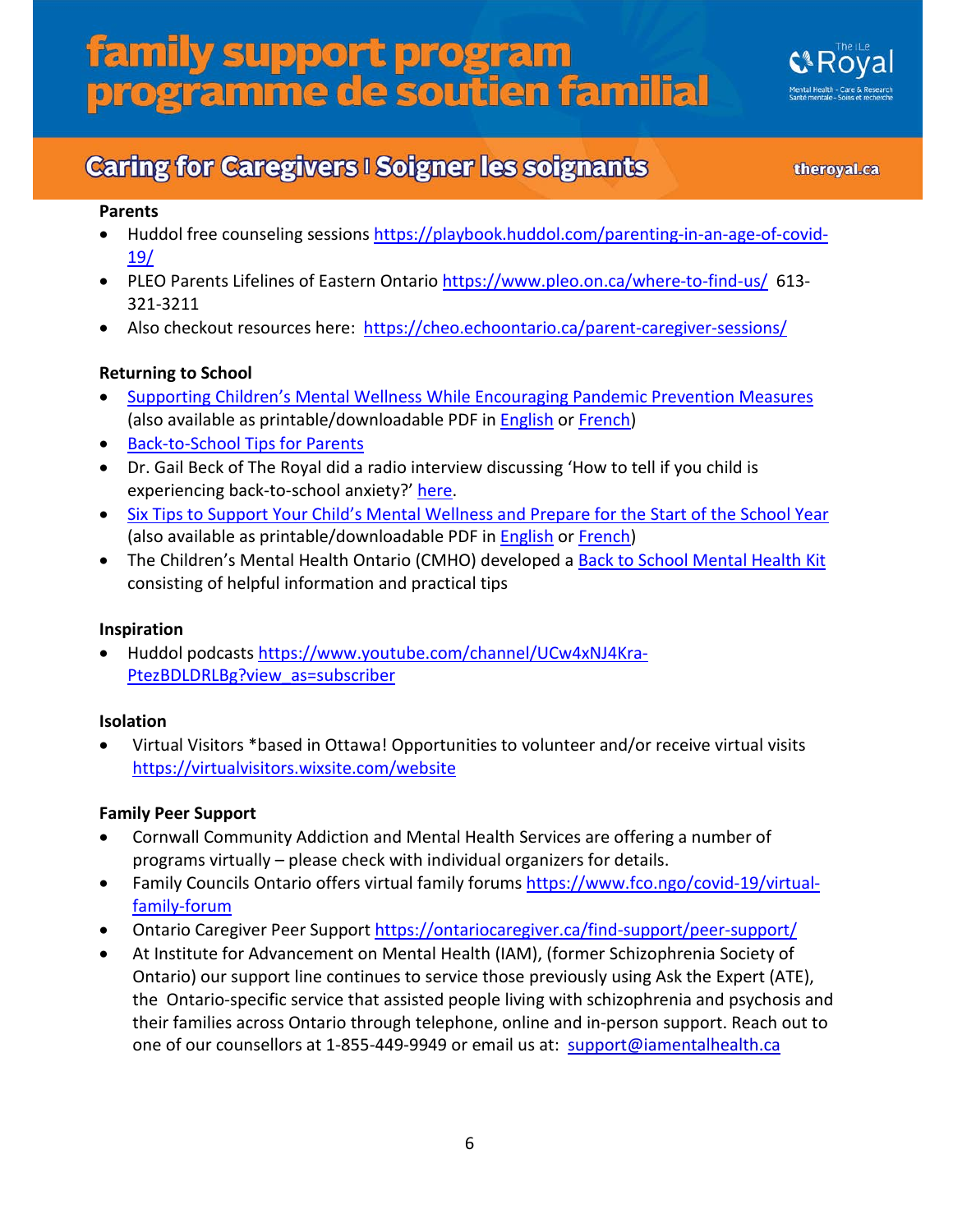

### **Caring for Caregivers I Soigner les soignants**

theroyal.ca

- PLEO Parents Lifelines of Eastern Ontario <https://www.pleo.on.ca/where-to-find-us/>613-321-3211
- Psychiatric Survivors of Ottawa Family Peer Support [https://www.pso-ottawa.ca/family](https://www.pso-ottawa.ca/family-support)[support](https://www.pso-ottawa.ca/family-support)
- 7 Cups connects you to caring listeners for free emotional support 24/7; or be a listener for others.<https://www.7cups.com/>
- The Help with Your Health Online program can be accessed from any device with an internet connection and is designed to accommodate all levels of computer skills. The program is FREE to individuals across Ontario who are living with one or more chronic conditions, such as diabetes, chronic pain, high blood pressure, stroke, cancer, heart or kidney conditions, as well as their caregivers. Registration limited<https://www.selfmanagementontario.ca/>
- Veterans Affairs Caregiver Support Program in partnership with the Elizabeth Dole Foundation is offering a series of Webinars <https://hiddenheroes.org/c3/>
- City of Ottawa Resource Guide a[t https://www.ottawapublichealth.ca/en/public-health](https://www.ottawapublichealth.ca/en/public-health-topics/mental-health-caregiver-guide.aspx)[topics/mental-health-caregiver-guide.aspx](https://www.ottawapublichealth.ca/en/public-health-topics/mental-health-caregiver-guide.aspx)
- Ontario Caregivers at [https://ontario.cmha.ca/wp-content/uploads/2020/07/Ontario-](https://ontario.cmha.ca/wp-content/uploads/2020/07/Ontario-Caregivers-and-BounceBack-Handout-EN-FINAL-HR.pdf)[Caregivers-and-BounceBack-Handout-EN-FINAL-HR.pdf](https://ontario.cmha.ca/wp-content/uploads/2020/07/Ontario-Caregivers-and-BounceBack-Handout-EN-FINAL-HR.pdf)
- New Zealand Mental Health online program. Six Phases of the Carer Journey [http://mhr4c.com.au/about-this-program/six\\_phases/](http://mhr4c.com.au/about-this-program/six_phases/)
- Artisan studio meets mental health initiative at [www.marnieandmichael.com.](http://www.marnieandmichael.com/) We support family members who have a loved one struggling with mental health. By creating a space to share our written stories, thoughts, ideas, coping strategies and lessons learned, it is our hope we can all feel a little less alone, isolated or helpless, and come away feeling more supported, hopeful and heard
- Veteran's Health is offering a free caregivers training. Requires pre-screening to determine eligibility:

[https://signup.buildingbettercaregivers.org/enroll/?utm\\_source=csp&utm\\_campaign=Feb](https://signup.buildingbettercaregivers.org/enroll/?utm_source=csp&utm_campaign=Feb)

#### **Fathers**

<https://mensgroup.com/divorce-support-groups/> <https://mensgroup.com/divorce-support-groups-for-men/> <https://mensgroup.com/mens-divorce-forum/> <https://mensgroup.com/father-support-groups/> <https://mensgroup.com/parenting-support-group>

#### **Older Adults**

• Dementia Society Virtual Respite Request Form [https://docs.google.com/forms/d/e/1FAIpQLScCmZ8HIy\\_PnzHSsCdaFFluC7N8cxQD0itLgWAL](https://docs.google.com/forms/d/e/1FAIpQLScCmZ8HIy_PnzHSsCdaFFluC7N8cxQD0itLgWALAfJVijrP2w/viewform) [AfJVijrP2w/viewform](https://docs.google.com/forms/d/e/1FAIpQLScCmZ8HIy_PnzHSsCdaFFluC7N8cxQD0itLgWALAfJVijrP2w/viewform)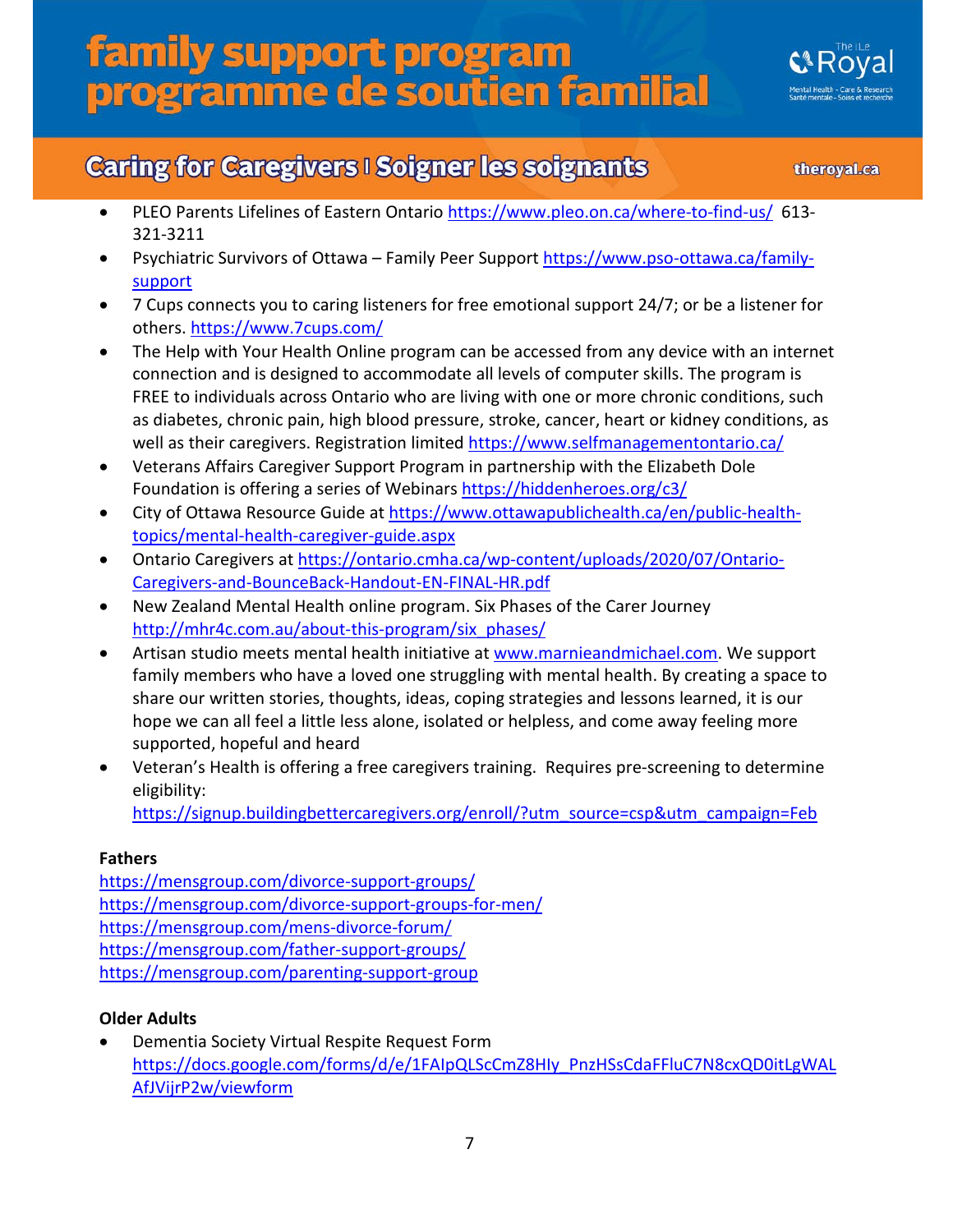

## **Caring for Caregivers I Soigner les soignants**

theroyal.ca

- Families of residents in long-term care can call the Ministry of Long-Term Care 'Family Support and Action Line. This line is available to LTC families, staff, residents, and the general public to call to receive information or raise concerns during COVID19. Call 1-866-434-0144 8:30 AM- 7PM, 7 days a week.
- NICE National Initiative for the Care of the Elderly TALK2NICE Community Outreach 1-844- 529-7292,<http://www.nicenet.ca/talk2nice> - also for persons with disabilities.
- A Friendly Voice phone line for seniors<https://www.afriendlyvoice.ca/>
- McMaster University is offering a free course for keeping elderly loved ones safe. Who should take this program? This program is ideal for caregivers and family members interested in learning about best practices in infection prevention and control. Course content is suitable for caregivers with limited knowledge as well as experienced caregivers looking to brush up on their skills.The course is also a valuable resource for healthcare practitioners and essential service workers. [https://mcmastercce.ca/infection-prevention](https://mcmastercce.ca/infection-prevention-and-control/program)[and-control/program](https://mcmastercce.ca/infection-prevention-and-control/program)
- The Council on Aging of Ottawa has a number of ongoing activities [https://coaottawa.ca/cat/community](https://coaottawa.ca/cat/community-events/?utm_source=All&utm_campaign=April+18th%2C+2018&utm_medium=email)[events/?utm\\_source=All&utm\\_campaign=April+18th%2C+2018&utm\\_medium=email](https://coaottawa.ca/cat/community-events/?utm_source=All&utm_campaign=April+18th%2C+2018&utm_medium=email)
- The Ottawa and Renfrew Dementia Society has created a support group specifically for caregivers who are supporting someone living with dementia in Long-term Care or Retirement Home Second Wednesday of the Month 2-3:30pm on Zoom at [https://www.eventbrite.ca/e/support-group-long-term-care-and-retirement-home](https://www.eventbrite.ca/e/support-group-long-term-care-and-retirement-home-registration-104479892170)[registration-104479892170](https://www.eventbrite.ca/e/support-group-long-term-care-and-retirement-home-registration-104479892170)

#### **Webinars using dialectical behavior therapy skills to manage crisis**

- McLean Hospital Webinar on Coping with COVID-19 [https://www.mcleanhospital.org/video/dr-chris-palmer-offers-tips-help-us-feel-less](https://www.mcleanhospital.org/video/dr-chris-palmer-offers-tips-help-us-feel-less-overwhelmed-during-covid-19-pandemic?utm_campaign=COVID-19&utm_medium=email&_hsenc=p2ANqtz-98wqGduMtSBNlMcD10YhqbcCWfEb7Kz7b1q2ilCdmd-5QHI2CXr8M5EUq7CChnAau6EQfJh-UwSTJ6aaTZjSe0GPvSL0sYQYwU_NHVF69ZSYGZYGU&_hsmi=86132631&utm_source=hs_email&utm_content=86132631&hsCtaTracking=ac589794-c7ae-4542-90e3-6e095770f1f7%7C2662ddcb-7124-43ab-ba5c-e8084d9ee73e)[overwhelmed-during-covid-19-pandemic?utm\\_campaign=COVID-](https://www.mcleanhospital.org/video/dr-chris-palmer-offers-tips-help-us-feel-less-overwhelmed-during-covid-19-pandemic?utm_campaign=COVID-19&utm_medium=email&_hsenc=p2ANqtz-98wqGduMtSBNlMcD10YhqbcCWfEb7Kz7b1q2ilCdmd-5QHI2CXr8M5EUq7CChnAau6EQfJh-UwSTJ6aaTZjSe0GPvSL0sYQYwU_NHVF69ZSYGZYGU&_hsmi=86132631&utm_source=hs_email&utm_content=86132631&hsCtaTracking=ac589794-c7ae-4542-90e3-6e095770f1f7%7C2662ddcb-7124-43ab-ba5c-e8084d9ee73e)[19&utm\\_medium=email&\\_hsenc=p2ANqtz-](https://www.mcleanhospital.org/video/dr-chris-palmer-offers-tips-help-us-feel-less-overwhelmed-during-covid-19-pandemic?utm_campaign=COVID-19&utm_medium=email&_hsenc=p2ANqtz-98wqGduMtSBNlMcD10YhqbcCWfEb7Kz7b1q2ilCdmd-5QHI2CXr8M5EUq7CChnAau6EQfJh-UwSTJ6aaTZjSe0GPvSL0sYQYwU_NHVF69ZSYGZYGU&_hsmi=86132631&utm_source=hs_email&utm_content=86132631&hsCtaTracking=ac589794-c7ae-4542-90e3-6e095770f1f7%7C2662ddcb-7124-43ab-ba5c-e8084d9ee73e)[98wqGduMtSBNlMcD10YhqbcCWfEb7Kz7b1q2ilCdmd-5QHI2CXr8M5EUq7CChnAau6EQfJh-](https://www.mcleanhospital.org/video/dr-chris-palmer-offers-tips-help-us-feel-less-overwhelmed-during-covid-19-pandemic?utm_campaign=COVID-19&utm_medium=email&_hsenc=p2ANqtz-98wqGduMtSBNlMcD10YhqbcCWfEb7Kz7b1q2ilCdmd-5QHI2CXr8M5EUq7CChnAau6EQfJh-UwSTJ6aaTZjSe0GPvSL0sYQYwU_NHVF69ZSYGZYGU&_hsmi=86132631&utm_source=hs_email&utm_content=86132631&hsCtaTracking=ac589794-c7ae-4542-90e3-6e095770f1f7%7C2662ddcb-7124-43ab-ba5c-e8084d9ee73e)[UwSTJ6aaTZjSe0GPvSL0sYQYwU\\_NHVF69ZSYGZYGU&\\_hsmi=86132631&utm\\_source=hs\\_em](https://www.mcleanhospital.org/video/dr-chris-palmer-offers-tips-help-us-feel-less-overwhelmed-during-covid-19-pandemic?utm_campaign=COVID-19&utm_medium=email&_hsenc=p2ANqtz-98wqGduMtSBNlMcD10YhqbcCWfEb7Kz7b1q2ilCdmd-5QHI2CXr8M5EUq7CChnAau6EQfJh-UwSTJ6aaTZjSe0GPvSL0sYQYwU_NHVF69ZSYGZYGU&_hsmi=86132631&utm_source=hs_email&utm_content=86132631&hsCtaTracking=ac589794-c7ae-4542-90e3-6e095770f1f7%7C2662ddcb-7124-43ab-ba5c-e8084d9ee73e) [ail&utm\\_content=86132631&hsCtaTracking=ac589794-c7ae-4542-90e3-](https://www.mcleanhospital.org/video/dr-chris-palmer-offers-tips-help-us-feel-less-overwhelmed-during-covid-19-pandemic?utm_campaign=COVID-19&utm_medium=email&_hsenc=p2ANqtz-98wqGduMtSBNlMcD10YhqbcCWfEb7Kz7b1q2ilCdmd-5QHI2CXr8M5EUq7CChnAau6EQfJh-UwSTJ6aaTZjSe0GPvSL0sYQYwU_NHVF69ZSYGZYGU&_hsmi=86132631&utm_source=hs_email&utm_content=86132631&hsCtaTracking=ac589794-c7ae-4542-90e3-6e095770f1f7%7C2662ddcb-7124-43ab-ba5c-e8084d9ee73e) [6e095770f1f7%7C2662ddcb-7124-43ab-ba5c-e8084d9ee73e](https://www.mcleanhospital.org/video/dr-chris-palmer-offers-tips-help-us-feel-less-overwhelmed-during-covid-19-pandemic?utm_campaign=COVID-19&utm_medium=email&_hsenc=p2ANqtz-98wqGduMtSBNlMcD10YhqbcCWfEb7Kz7b1q2ilCdmd-5QHI2CXr8M5EUq7CChnAau6EQfJh-UwSTJ6aaTZjSe0GPvSL0sYQYwU_NHVF69ZSYGZYGU&_hsmi=86132631&utm_source=hs_email&utm_content=86132631&hsCtaTracking=ac589794-c7ae-4542-90e3-6e095770f1f7%7C2662ddcb-7124-43ab-ba5c-e8084d9ee73e)
- National Education Alliance for Borderline Personality Disorders (NEA.BPD) Free for a limited time webinars: <https://www.borderlinepersonalitydisorder.org/webinars/> \*Riding the Wave of Emotions was just published and is fabulous!
- Understanding Ontario's Personal Income Tax, Credits and Benefits amid the COVID-19 Pandemic:<http://www.eapon.ca/training-education/training/webinars/>Questions? [admin@elderabuseontario.com.](mailto:admin@elderabuseontario.com)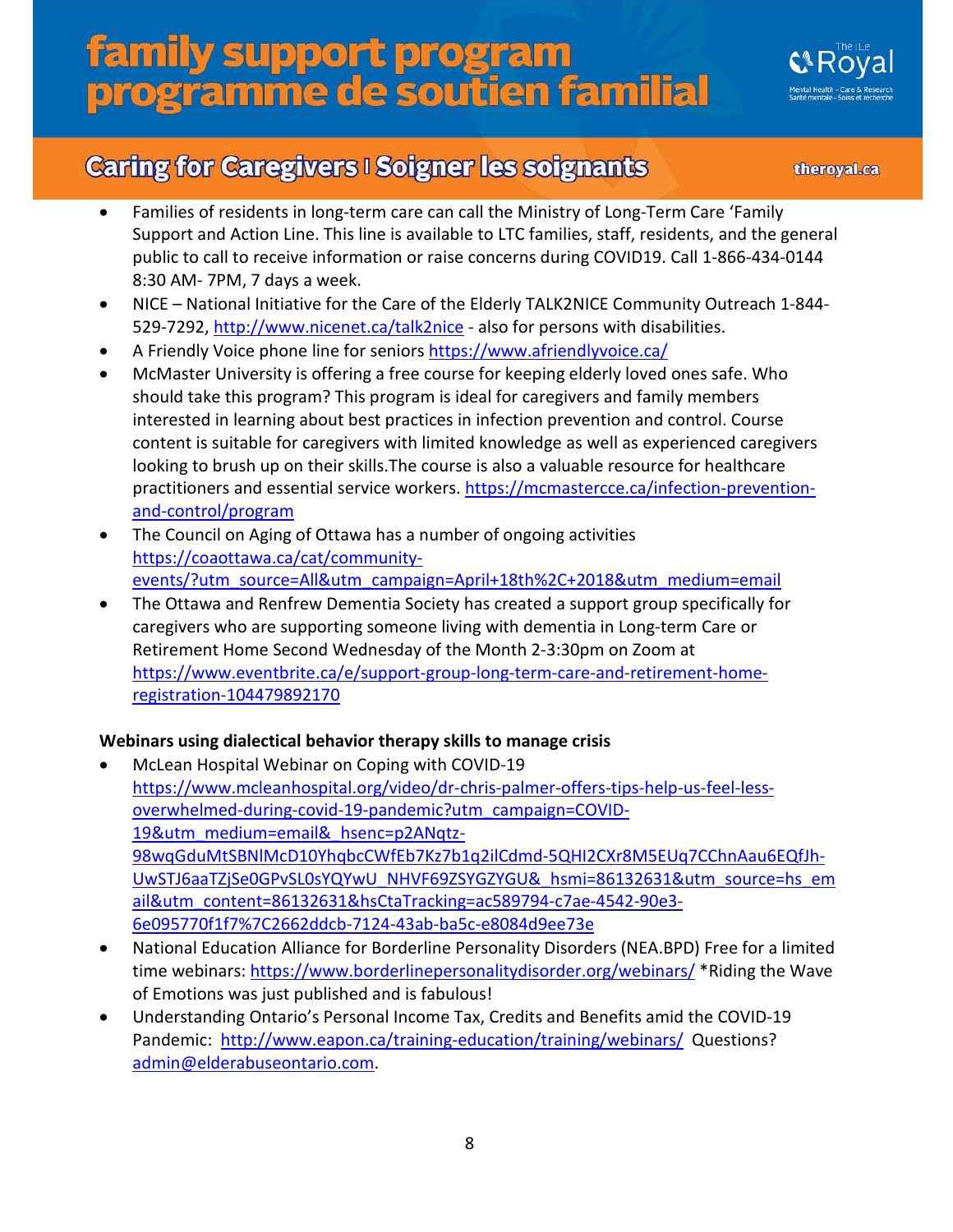

## **Caring for Caregivers I Soigner les soignants**

theroyal.ca

#### **BROCKVILLE AREA RESOURCES FOR CAREGIVERS**

#### **THE ROYAL – BROCKVILLE MENTAL HEALTH CENTRE**

- Forensic Treatment Unit [https://www.theroyal.ca/patient-care-information/clinics-services](https://www.theroyal.ca/patient-care-information/clinics-services-programs/mental-health-and-law)[programs/mental-health-and-law](https://www.theroyal.ca/patient-care-information/clinics-services-programs/mental-health-and-law)
- Secure Treatment Unit [https://www.theroyal.ca/patient-care-information/clinics-services](https://www.theroyal.ca/patient-care-information/clinics-services-programs/mental-health-and-law)[programs/mental-health-and-law](https://www.theroyal.ca/patient-care-information/clinics-services-programs/mental-health-and-law)
- Geriatric Mental Health Community Team <https://www.champlainhealthline.ca/displayService.aspx?id=196177>
- Assertive Community Treatment Team (ACTT) Dual Diagnosis [https://www.theroyal.ca/patient-care-information/clinics-services-programs/community](https://www.theroyal.ca/patient-care-information/clinics-services-programs/community-mental-health)[mental-health](https://www.theroyal.ca/patient-care-information/clinics-services-programs/community-mental-health)

#### **MENTAL HEALTH AND ABUSE - COUNSELLING AND SUPPORT**

#### **Crisis**

- Lanark, Leeds and Grenville Mental Health Crisis Line<https://llgamh.ca/247-crisis-line.php>
- Lanark, Leeds and Grenville Mental Health Pandemic Helpline <https://www.lanarkmentalhealth.com/>
- Distress Centre Crisis Line <https://developmentalservices.com/services-distress.cfm>
- Interval House Crisis Line <https://lgih.ca/>
- Brockville General Hospital Emergency Department <https://www.brockvillegeneralhospital.ca/en/index.aspx>
- Ontario 211 Helpline Provincial Crisis Line, community, social, government and health services <https://www.ontario.ca/page/get-help-if-you-are-experiencing-violence#section-1> Call 911 – Police, fire and ambulance
- Lanark County Mental Health Crisis Services [https://www.lanarkmentalhealth.com/crisis](https://www.lanarkmentalhealth.com/crisis-services/)[services/](https://www.lanarkmentalhealth.com/crisis-services/)

#### **Mental Health**

- Lanark, Leeds and Grenville Addictions and Mental Health [https://llgamh.ca/vision-and](https://llgamh.ca/vision-and-mission.php)[mission.php](https://llgamh.ca/vision-and-mission.php)
- Lanark County Mental Health <https://www.lanarkmentalhealth.com/>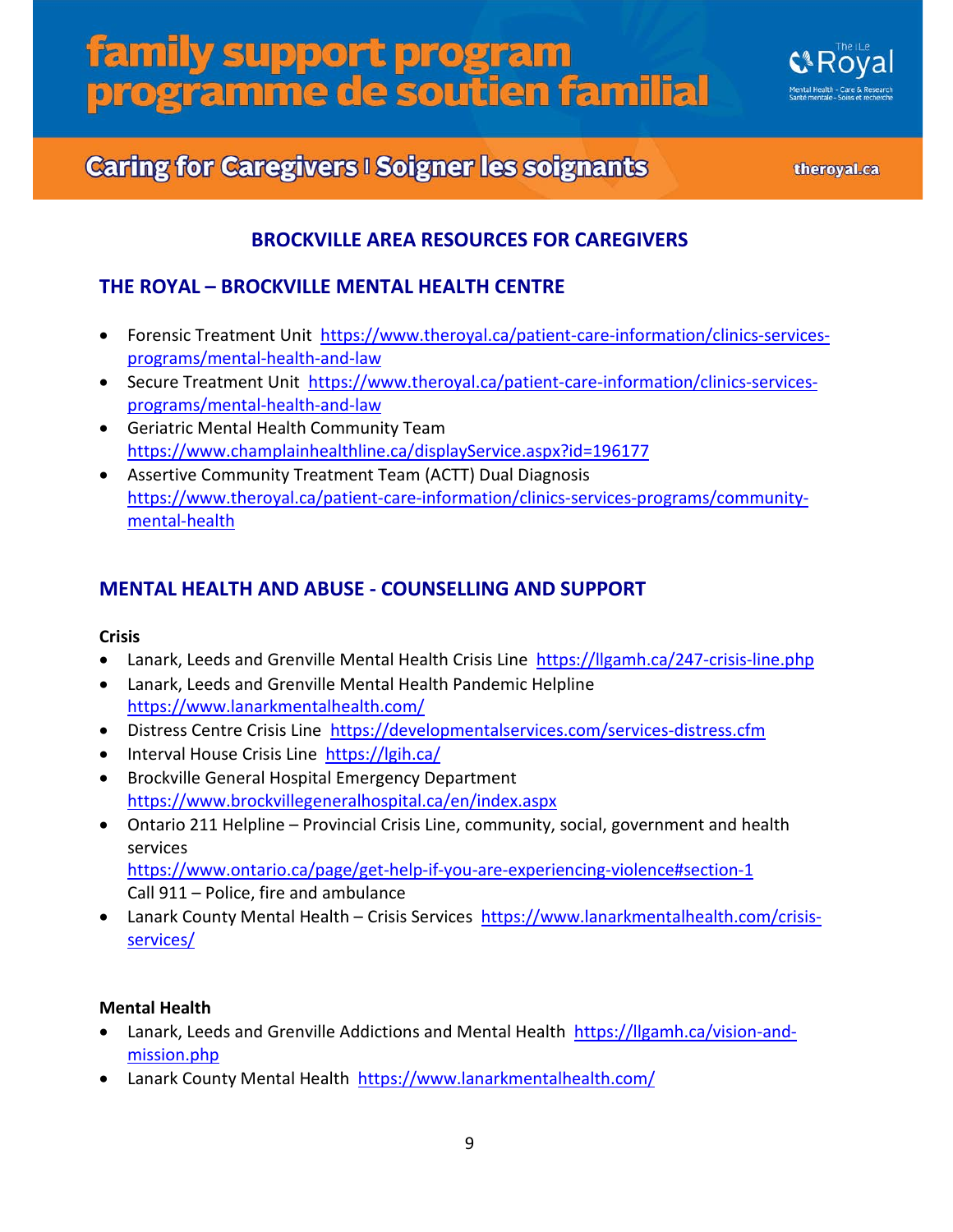

### **Caring for Caregivers I Soigner les soignants**

theroyal.ca

- Brockville General Hospital Mental Health Program (Crisis Line, Crisis Team, Assertive Community Treatment Team ACTT) [https://www.brockvillegeneralhospital.ca/en/patient](https://www.brockvillegeneralhospital.ca/en/patient-care/mental-health-program.aspx)[care/mental-health-program.aspx](https://www.brockvillegeneralhospital.ca/en/patient-care/mental-health-program.aspx)
- Upper Canada Family Health Team Mental Health Counselling <https://www.ucfht.com/copy-of-general-medical-care>
- Leeds and Grenville Community Family Health Team Mental Health Counselling <https://www.lgcfht.ca/mentalhealth>
- Anger Management [https://www.theangermanagers.com/?gclid=EAIaIQobChMI79DKsea97wIVPgeICR2A7QfCEAA](https://www.theangermanagers.com/?gclid=EAIaIQobChMI79DKsea97wIVPgeICR2A7QfCEAAYASAAEgKzR_D_BwE) [YASAAEgKzR\\_D\\_BwE](https://www.theangermanagers.com/?gclid=EAIaIQobChMI79DKsea97wIVPgeICR2A7QfCEAAYASAAEgKzR_D_BwE)
- Leeds and Grenville Outreach Support Peer Support <https://www.southeasthealthline.ca/displayService.aspx?id=153312>
- ConnexOntario Discover mental health services <https://www.connexontario.ca/en-ca/>
- Victim Services of Leeds and Grenville Trauma <https://www.vslg.ca/trauma-2.php>
- South East Local Health Integration Network (LHIN) <http://www.southeastlhin.on.ca/AboutUs.aspx>

#### **Substance Use**

- Lanark, Leeds and Grenville Addictions and Mental Health [https://llgamh.ca/vision-and](https://llgamh.ca/vision-and-mission.php)[mission.php](https://llgamh.ca/vision-and-mission.php)
- Alcoholics Anonymous (AA) <https://lanarkleedsaa.org/>
- Narcotics Anonymous [https://infodrugrehab.com/na-meetings-in-canada/na-meetings](https://infodrugrehab.com/na-meetings-in-canada/na-meetings-ontario/na-meetings-in-brockville/)[ontario/na-meetings-in-brockville/](https://infodrugrehab.com/na-meetings-in-canada/na-meetings-ontario/na-meetings-in-brockville/)
- National Problem Gambling Helpline [https://www.ncpgambling.org/help](https://www.ncpgambling.org/help-treatment/national-helpline-1-800-522-4700/)[treatment/national-helpline-1-800-522-4700/](https://www.ncpgambling.org/help-treatment/national-helpline-1-800-522-4700/)
- ConnexOntario Discover addiction and problem gambling services <https://www.connexontario.ca/en-ca/>
- Change Health Care Methadone Clinic in Ontario [https://changehealthcare.ca/clinic](https://changehealthcare.ca/clinic-locations-contact/)[locations-contact/](https://changehealthcare.ca/clinic-locations-contact/)
- Brock Cottage (Residential Treatment for Men) [https://www.connexontario.ca/drug-alcohol](https://www.connexontario.ca/drug-alcohol-addictions-service-brockville-19280)[addictions-service-brockville-19280](https://www.connexontario.ca/drug-alcohol-addictions-service-brockville-19280)
- Tennant House (Residential Treatment for Women) <https://www.connexontario.ca/Directory/Program/19281>
- Leeds and Grenville Outreach Support Peer Support <https://www.southeasthealthline.ca/displayService.aspx?id=153312>
- Leeds, Grenville and Lanark District Health Unit [https://healthunit.org/health](https://healthunit.org/health-information/alcohol-other-drugs/)[information/alcohol-other-drugs/](https://healthunit.org/health-information/alcohol-other-drugs/)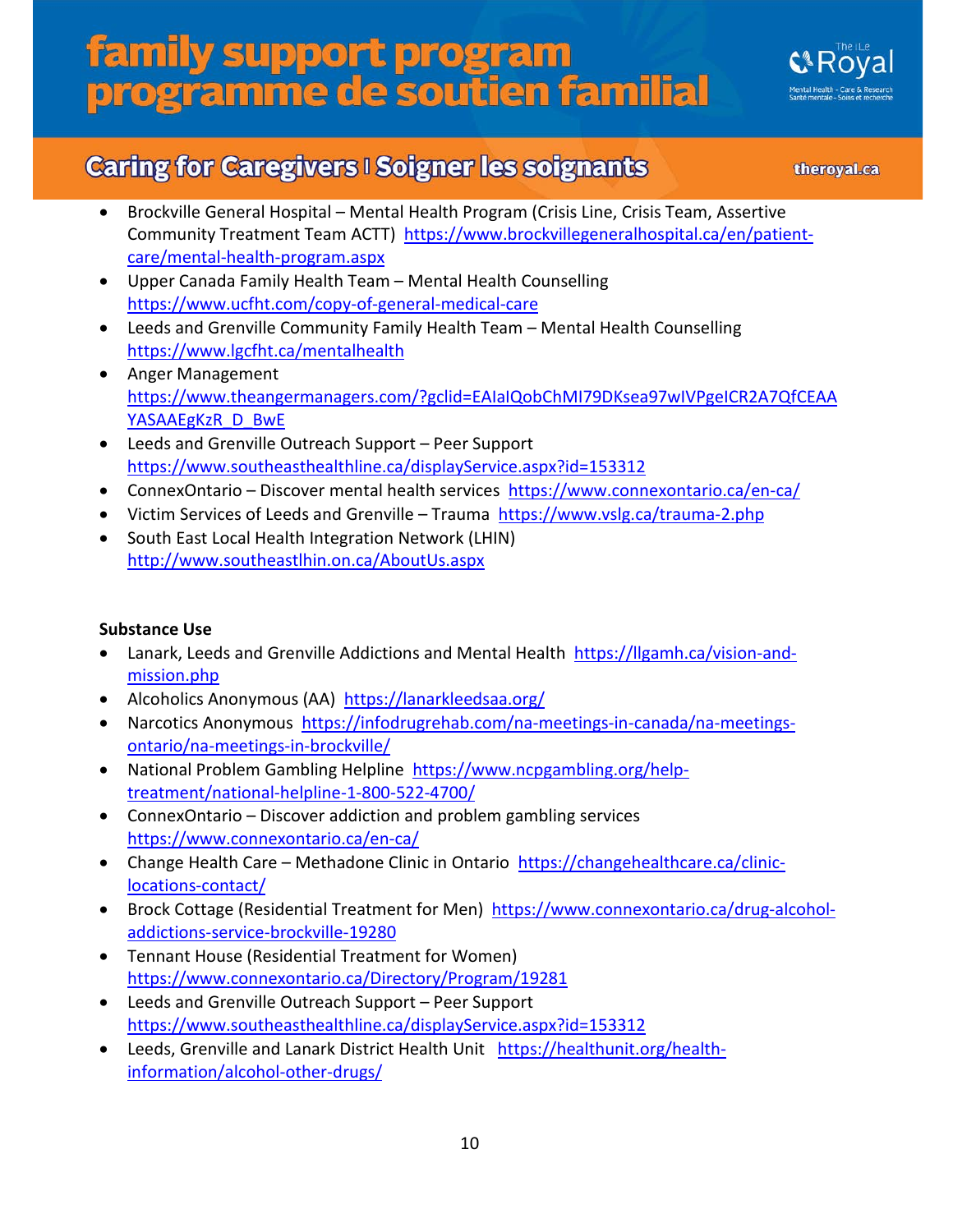## **Caring for Caregivers I Soigner les soignants**

theroyal.ca

#### **Abuse**

- Leeds and Grenville Interval House <https://lgih.ca/>
- Assault Response and Care Centre <https://arc-c.ca/>
- Lanark County Mental Health <https://www.lanarkmentalhealth.com/counselling/>
- Victim Services Leeds and Grenville<https://www.vslg.ca/>
- Assaulted Women's Helpline <https://www.awhl.org/home>
- Family and Children's Services of Lanark, Leeds and Grenville <https://fcsllg.ca/about-us/>
- Children's Mental Health of Leeds and Grenville <https://www.cmhlg.ca/>
- Kids Help Phone Line <https://kidshelpphone.ca/>
- Senior Safety Line Elder Abuse Prevention Ontario [http://www.eapon.ca/what-is-elder](http://www.eapon.ca/what-is-elder-abuse/help-for-seniors/)[abuse/help-for-seniors/](http://www.eapon.ca/what-is-elder-abuse/help-for-seniors/)
- Elder Abuse Prevention Support Line [https://www.southeasthealthline.ca/libraryContent.aspx?id=21711&region=Quinte](https://www.southeasthealthline.ca/libraryContent.aspx?id=21711®ion=Quinte)
- Abuse and Domestic Violence [https://www.ementalhealth.ca/Leeds-and-Grenville/Abuse](https://www.ementalhealth.ca/Leeds-and-Grenville/Abuse-and-Domestic-Violence/index.php?m=article&ID=8920)[and-Domestic-Violence/index.php?m=article&ID=8920](https://www.ementalhealth.ca/Leeds-and-Grenville/Abuse-and-Domestic-Violence/index.php?m=article&ID=8920)
- South East Local Health Integration Network (LHIN) <http://www.southeastlhin.on.ca/AboutUs.aspx>

#### **Indigenous**

- Indigenous Women Talk 4 Healing <https://www.talk4healing.com/>
- Upper Canada District School Board Indigenous [http://www.ucdsb.on.ca/for\\_students/student\\_well\\_being/indigenous\\_self\\_identification](http://www.ucdsb.on.ca/for_students/student_well_being/indigenous_self_identification)
- Upper Canada District School Board Equity and Inclusion [http://www.ucdsb.on.ca/for\\_students/student\\_well\\_being/equity\\_\\_\\_inclusion](http://www.ucdsb.on.ca/for_students/student_well_being/equity___inclusion)
- Catholic District School Board of Eastern Ontario Indigenous Education <https://www.cdsbeo.on.ca/our-programs/indigenous-education/>
- St. Lawrence College Indigenous Services <https://www.stlawrencecollege.ca/services/indigenous-services>
- TR Leger School Adult Continuing Education Student Well Being [http://trleger.ucdsb.on.ca/curriculum/student\\_well\\_being](http://trleger.ucdsb.on.ca/curriculum/student_well_being)
- Indigenous Healing and Wellness Strategy [https://www.ontario.ca/page/indigenous-healing](https://www.ontario.ca/page/indigenous-healing-and-wellness-strategy)[and-wellness-strategy](https://www.ontario.ca/page/indigenous-healing-and-wellness-strategy)
- Support for indigenous people experiencing or at risk of experiencing violence [https://www.ontario.ca/page/support-indigenous-peoples-experiencing-or-risk-experiencing](https://www.ontario.ca/page/support-indigenous-peoples-experiencing-or-risk-experiencing-violence)[violence](https://www.ontario.ca/page/support-indigenous-peoples-experiencing-or-risk-experiencing-violence)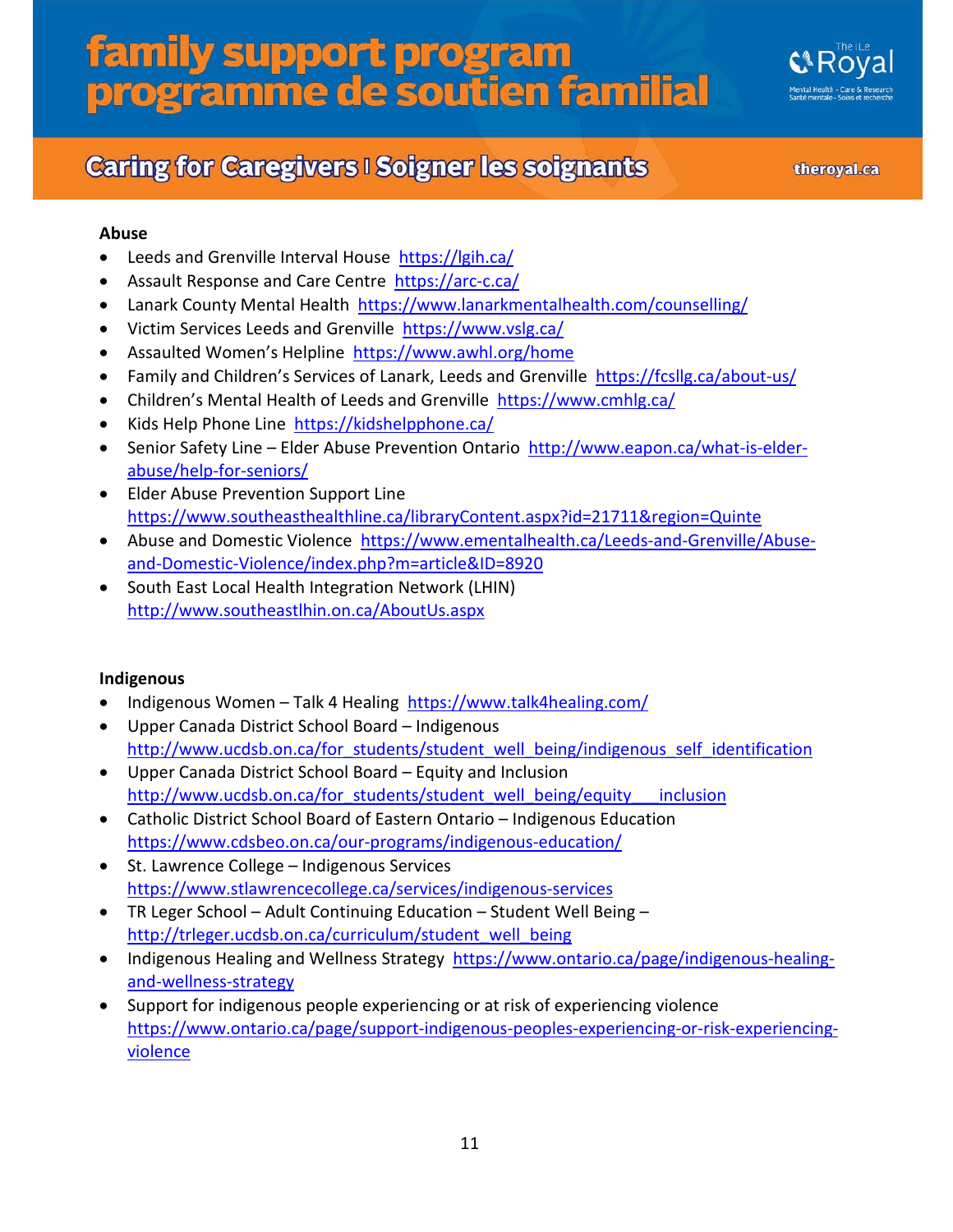## **Caring for Caregivers I Soigner les soignants**

theroyal.ca

#### **Caregiver Support**

- Brockville Mental Health Centre Integrated Forensic Program Family Support Group [https://www.theroyal.ca/patient-care-information/clinics-services-programs/mental-health](https://www.theroyal.ca/patient-care-information/clinics-services-programs/mental-health-and-law)[and-law](https://www.theroyal.ca/patient-care-information/clinics-services-programs/mental-health-and-law)
- Lanark, Leeds and Grenville Addictions and Mental Health [https://llgamh.ca/vision-and](https://llgamh.ca/vision-and-mission.php)[mission.php](https://llgamh.ca/vision-and-mission.php)
- Lanark County Mental Health [https://www.lanarkmentalhealth.com/counselling-and](https://www.lanarkmentalhealth.com/counselling-and-treatment-services/)[treatment-services/](https://www.lanarkmentalhealth.com/counselling-and-treatment-services/)
- Open Doors for Lanark Children and Youth<https://www.opendoors.on.ca/>
- Senior Support Services Community Primary Health Care (CPHC) <https://cphcare.ca/>
- Brockville Mental Health Centre Geriatric Mental Health Community Team <https://www.champlainhealthline.ca/displayService.aspx?id=196177>
- The Ontario Caregiver Organization <https://ontariocaregiver.ca/find-support-2/>
- Alzheimer's Society of Lanark, Leeds and Grenville <https://alzheimer.ca/lanark/en/home>
- Lanark County Community Home Support Parkinson Support Group <https://www.chslc.ca/support-groups>
- Lanark County Community Home Support Hospice Palliative Support <https://www.chslc.ca/hospice-palliative-care>
- Lanark County Community Home Support Respite <https://www.chslc.ca/respite>
- Brockville General Hospital Palliative Care Program <https://www.brockvillegeneralhospital.ca/en/patient-care/palliative-care-program.aspx>
- South East Local Health Integration Network (LHIN) <http://www.southeastlhin.on.ca/AboutUs.aspx>

#### **COVID 19 Related**

- Leeds, Grenville and Lanark District Health Unit COVID 19 Information, Assessment and Testing <https://healthunit.org/health-information/covid-19/> <https://healthunit.org/health-information/covid-19/assessment-testing-results/>
- Leeds, Grenville and Lanark District Health Unit COVID 19 Physical Activity and Mental Wellness [https://healthunit.org/health-information/covid-19/coping-helping-mental](https://healthunit.org/health-information/covid-19/coping-helping-mental-wellness/)[wellness/](https://healthunit.org/health-information/covid-19/coping-helping-mental-wellness/)
- Leeds, Grenville and Lanark District Health Unit COVID 19 Ontario Support for People <https://www.ontario.ca/page/covid-19-support-people>
- Brockville General Hospital COVID 19 Self-Assessment Tool and Assessment Centre <https://www.brockvillegeneralhospital.ca/en/patient-care/covid-19-coronavirus.aspx>
- City of Brockville COVID 19 <https://brockville.com/COVID19>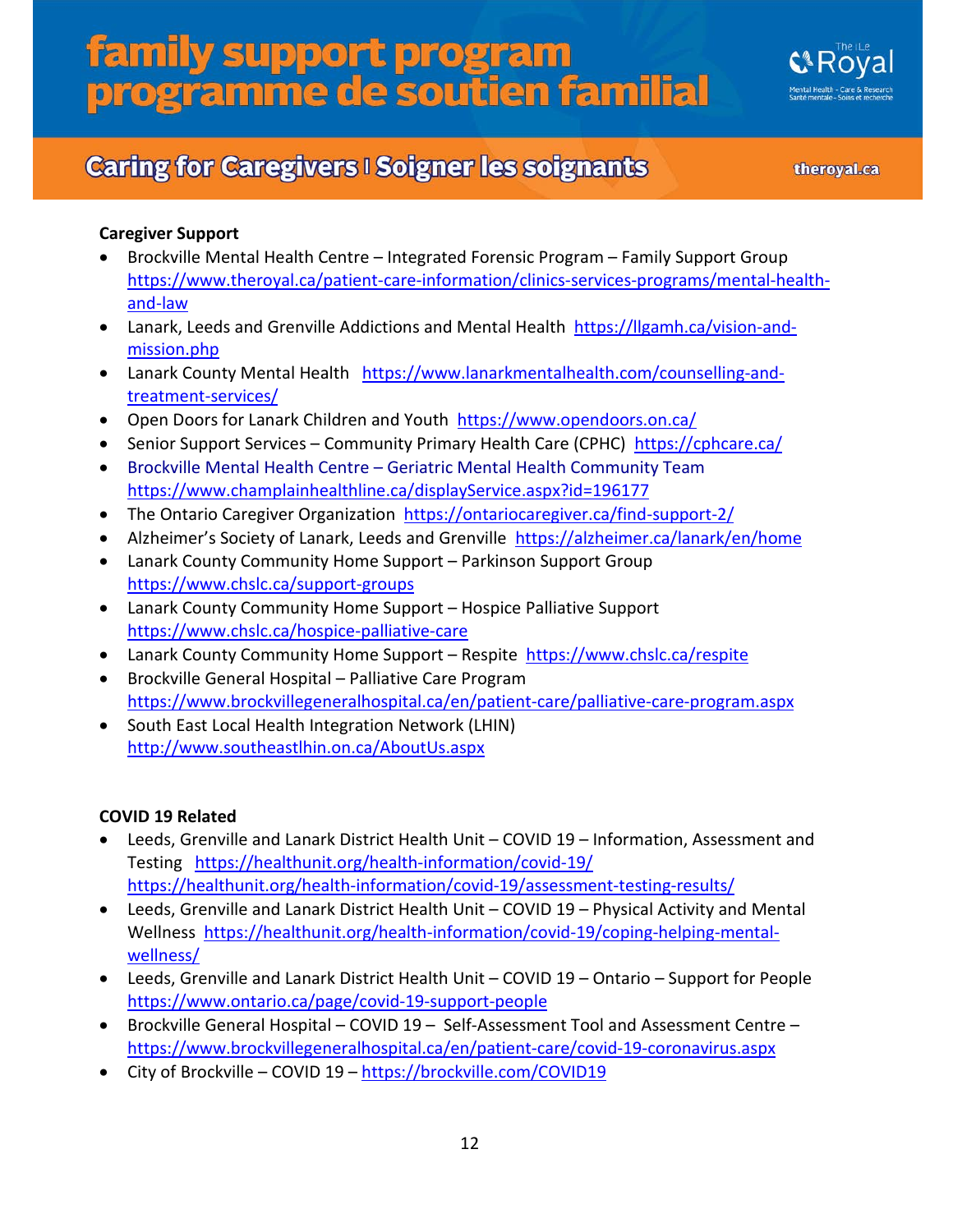

### **Caring for Caregivers I Soigner les soignants**

theroyal.ca

- Lanark, Leeds and Grenville Addictions and Mental Health COVID 19 Support <https://llgamh.ca/covid-19.php>
- COVID 19 Federal Government Benefits and Services <https://www.canada.ca/en/services/benefits/covid19-emergency-benefits.html>
- Caregiving in the era of COVID 19 Mental Health [https://www.mentalhealthcommission.ca/sites/default/files/2020-](https://www.mentalhealthcommission.ca/sites/default/files/2020-04/fact_sheet_caregivers_eng.pdf) 04/fact sheet caregivers eng.pdf
- Mental Health and COVID 19 [https://www.camh.ca/en/health-info/mental-health-and-covid-](https://www.camh.ca/en/health-info/mental-health-and-covid-19)[19](https://www.camh.ca/en/health-info/mental-health-and-covid-19)
- Victim Services Leeds and Grenville COVID 19 and Senior Safety Program <https://www.vslg.ca/senior-safety-program.php>
- Catholic District School Board of Eastern Ontario COVID 19 Information <https://www.cdsbeo.on.ca/students-parents/novel-coronavirus/>
- Upper Canada District School Board COVID 19 Advisory Information <http://www.ucdsb.on.ca/cms/One.aspx?portalId=148427&pageId=28841698>
- [Conseil des ecoles catholiques du Centre-Est](http://www.ecolecatholique.ca/) COVID 19 Guide <https://guideretour.ecolecatholique.ca/>

#### **Women**

- Leeds and Grenville Interval House Counselling Services <https://lgih.ca/>
- Assaulted Women's Helpline <https://www.awhl.org/home>

#### **Men**

- Men's Counselling Services<https://www.menscounsellingservices.ca/contact.html>
- Male survivors of sexual abuse [https://www.attorneygeneral.jus.gov.on.ca/english/ovss/male\\_support\\_services/](https://www.attorneygeneral.jus.gov.on.ca/english/ovss/male_support_services/)

#### **Family**

- Family Counselling Services [https://www.theravive.com/cities/on/family-counselling](https://www.theravive.com/cities/on/family-counselling-brockville.aspx)[brockville.aspx](https://www.theravive.com/cities/on/family-counselling-brockville.aspx)
- Family and Children's Services of Lanark, Leeds and Grenville <https://fcsllg.ca/about-us/>
- Every Kid in our Communities of Leeds and Grenville<http://everykid.on.ca/>
- Victim Services Leeds and Grenville Family Court Support Program <https://www.vslg.ca/family-court-support-program.php>
- Open Doors for Lanark Children and Youth<https://www.opendoors.on.ca/>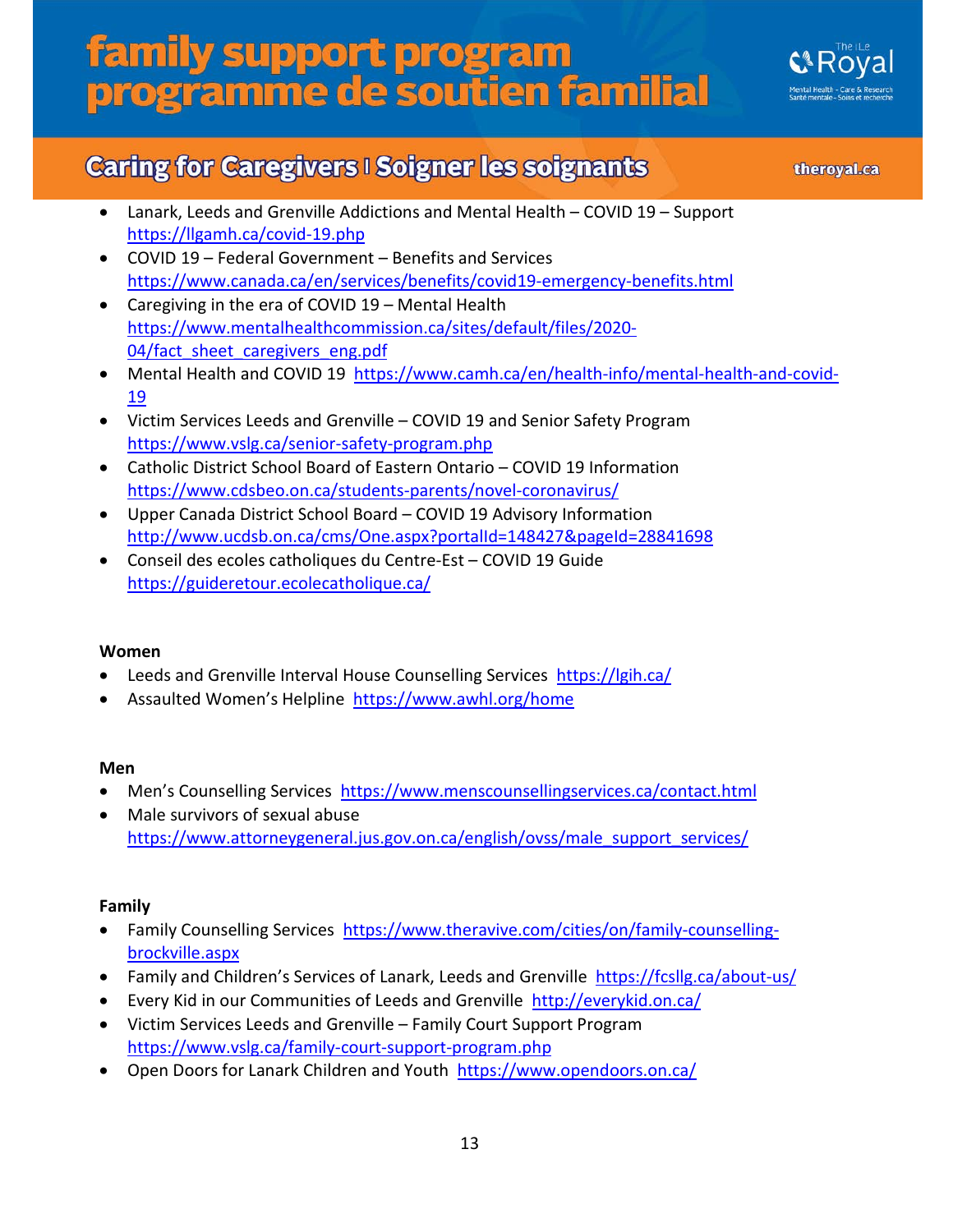

theroyal.ca

#### **Children and Youth**

- Children's Mental Health of Leeds and Grenville <https://www.cmhlg.ca/>
- Open Doors for Lanark Children and Youth<https://www.opendoors.on.ca/>
- Kids Help Phone Line <https://kidshelpphone.ca/>
- Every Kid in our Communities of Leeds and Grenville<http://everykid.on.ca/>
- RNJ Youth Services <https://www.rnjyouth.com/>
- Connect Youth in Leeds and Grenville <http://connectyouth.ca/>
- Victim Services Leeds and Grenville Internet Child Exploitation Program (ICE) <https://www.vslg.ca/internet-child-exploitation-ice-program.php>
- Victim Services Leeds and Grenville Children and Teenager Resources <https://www.vslg.ca/teenagers-2.php>
- Upper Canada District School Board Mental Health [http://www.ucdsb.on.ca/for\\_students/student\\_well\\_being/mental\\_health](http://www.ucdsb.on.ca/for_students/student_well_being/mental_health)
- Catholic District School Board of Eastern Ontario Mental Health <https://www.cdsbeo.on.ca/our-programs/mental-health/>
- Family and Children's Services of Lanark, Leeds and Grenville <https://fcsllg.ca/about-us/>

#### **Senior**

- Brockville Mental Health Centre Geriatric Mental Health Community Team <https://www.champlainhealthline.ca/displayService.aspx?id=196177>
- Lanark County Mental Health Geriatric Psychiatry Senior Resource Team <https://www.southeasthealthline.ca/displayService.aspx?id=185529>
- Senior Support Services Community Primary Health Care (CPHC) <https://cphcare.ca/>
- Lanark County Community Home Support <https://www.chslc.ca/>
- A Friendly Voice phone line for seniors<https://www.afriendlyvoice.ca/>
- Victim Services Leeds and Grenville Senior Safety Program [https://www.vslg.ca/senior](https://www.vslg.ca/senior-safety-program.php)[safety-program.php](https://www.vslg.ca/senior-safety-program.php)
- South East Local Health Integration Network (LHIN) <http://www.southeastlhin.on.ca/AboutUs.aspx>

#### **Dual Diagnosis**

• Brockville Mental Health Centre – Assertive Community Treatment Team (ACTT) Dual Diagnosis [https://www.theroyal.ca/patient-care-information/clinics-services](https://www.theroyal.ca/patient-care-information/clinics-services-programs/community-mental-health)[programs/community-mental-health](https://www.theroyal.ca/patient-care-information/clinics-services-programs/community-mental-health)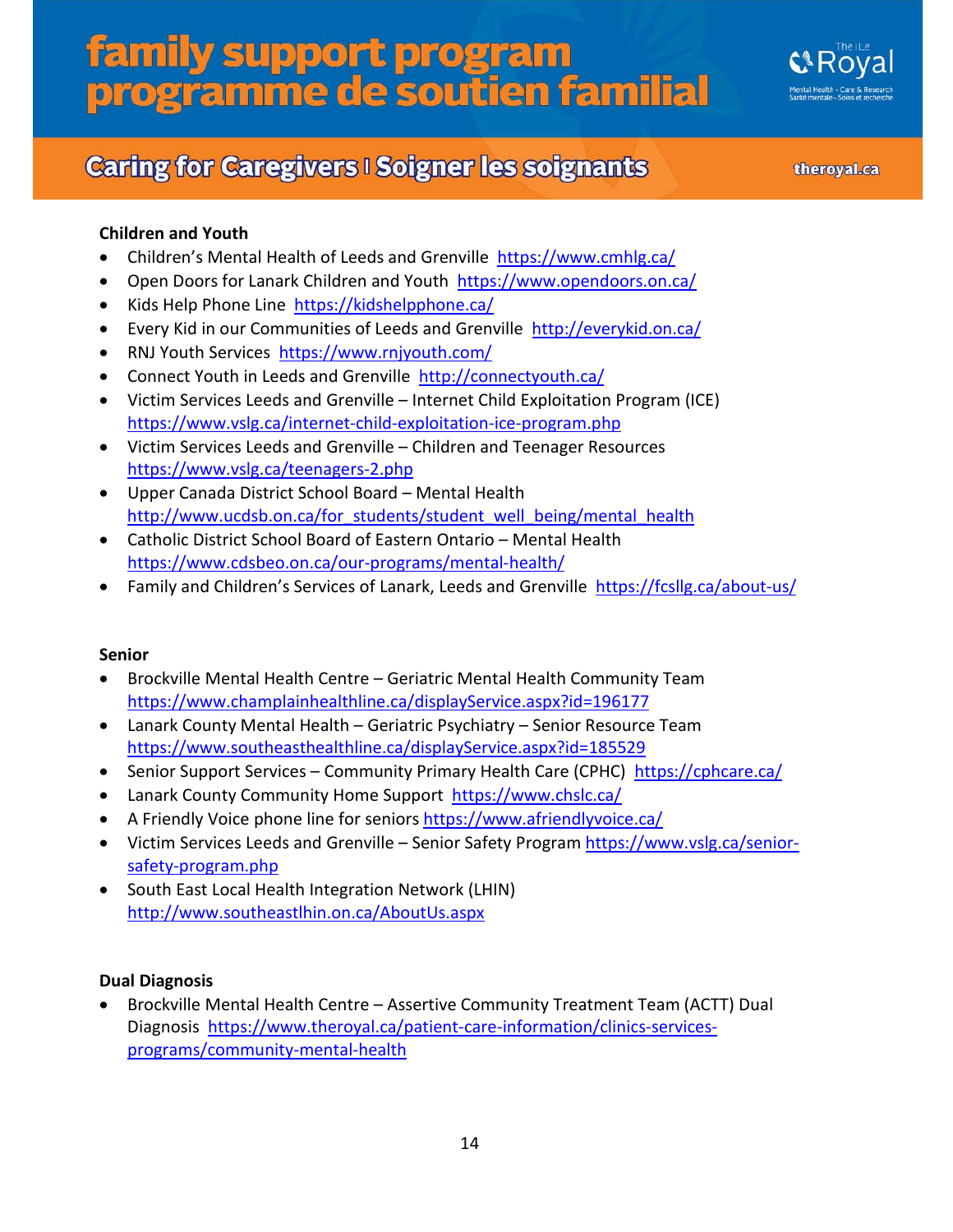

## **Caring for Caregivers I Soigner les soignants**

theroyal.ca

- Brockville Mental Health Centre Forensic Intensive Treatment Team for Dual Diagnosis Community Consultation – [https://www.theroyal.ca/patient-care-information/clinics](https://www.theroyal.ca/patient-care-information/clinics-services-programs/mental-health-and-law)[services-programs/mental-health-and-law](https://www.theroyal.ca/patient-care-information/clinics-services-programs/mental-health-and-law)
- Developmental Services of Leeds and Grenville <https://developmentalservices.com/aboutus.cfm>
- Brockville and District Association of Community Involvement (BDACI) <https://www.bdaci.com/services-s4.php>
- Brockville and Area Community Living Association (BACLA) [https://www.bacla.ca/-who-are](https://www.bacla.ca/-who-are-we/)[we/](https://www.bacla.ca/-who-are-we/)

#### **Forensic**

- Brockville Mental Health Centre Forensic Intensive Treatment Team for Outpatients [https://www.theroyal.ca/patient-care-information/clinics-services-programs/mental-health](https://www.theroyal.ca/patient-care-information/clinics-services-programs/mental-health-and-law)[and-law](https://www.theroyal.ca/patient-care-information/clinics-services-programs/mental-health-and-law)
- Brockville Mental Health Centre Forensic Intensive Treatment Team for Dual Diagnosis Community Consultation - [https://www.theroyal.ca/patient-care-information/clinics](https://www.theroyal.ca/patient-care-information/clinics-services-programs/mental-health-and-law)[services-programs/mental-health-and-law](https://www.theroyal.ca/patient-care-information/clinics-services-programs/mental-health-and-law)

#### **Palliative and Bereavement**

- Brockville General Hospital Palliative Care Program Counselling, Support and Bereavement <https://www.brockvillegeneralhospital.ca/en/patient-care/palliative-care-program.aspx>
- Lanark County Community Home Support <https://www.chslc.ca/>

#### **Other Health Related**

- South East Local Health Integration Network (LHIN) <http://www.southeastlhin.on.ca/AboutUs.aspx>
- Leeds, Grenville and Lanark District Health Unit <https://healthunit.org/>
- Alzheimer's Society of Lanark, Leeds and Grenville <https://alzheimer.ca/lanark/en/home>
- Canadian Cancer Society <https://www.cancer.ca/en/?region=qc>
- South East Health Line <https://www.southeasthealthline.ca/>
- Smoking Cessation <https://healthunit.org/health-information/smoke-free/>
- Smokers' Helpline [https://www.cancer.ca/en/support-and-services/support-services/quit](https://www.cancer.ca/en/support-and-services/support-services/quit-smoking/?region=on)[smoking/?region=on](https://www.cancer.ca/en/support-and-services/support-services/quit-smoking/?region=on)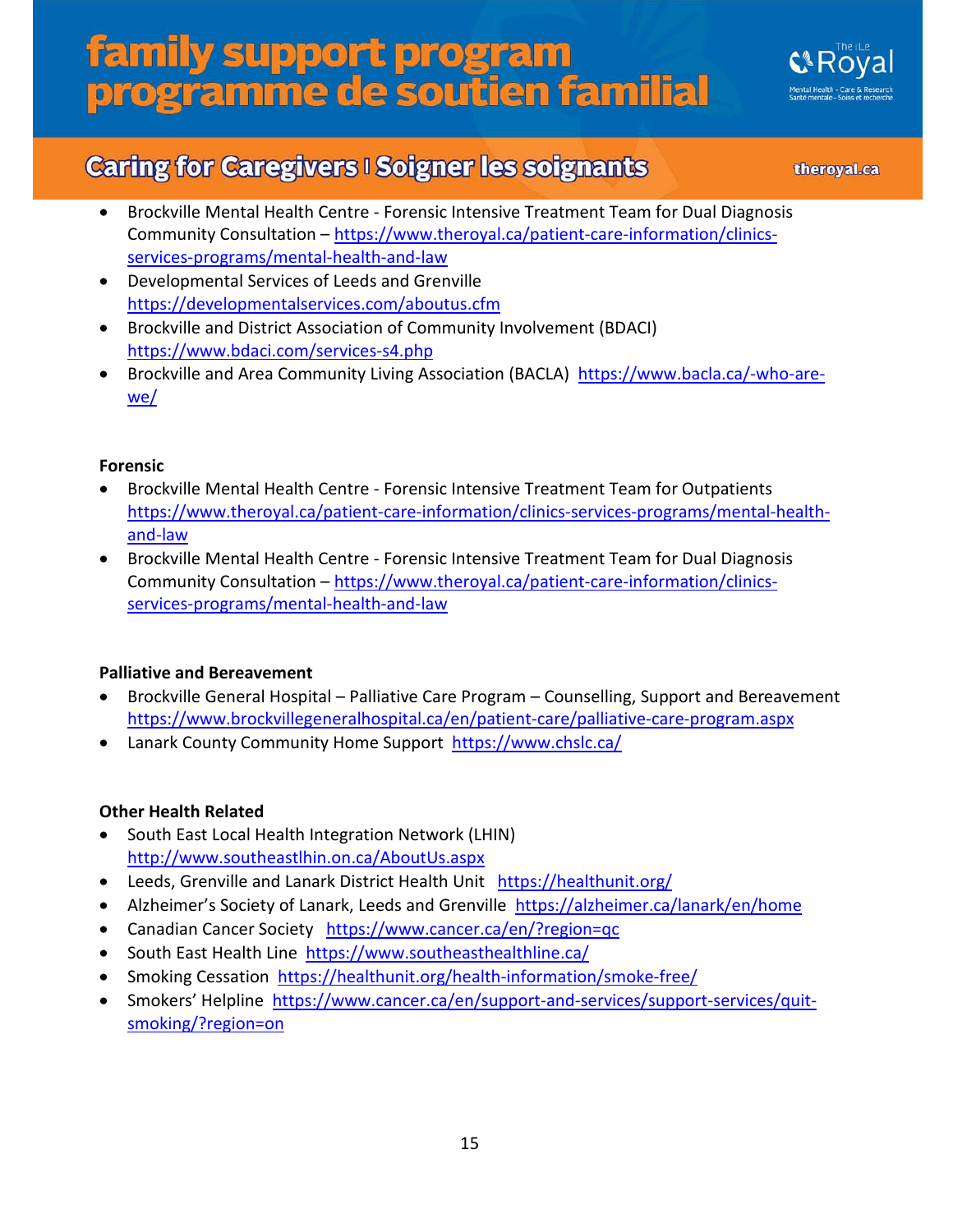

## **Caring for Caregivers I Soigner les soignants**

theroyal.ca

#### **Other Support Services and Resources**

- Leeds and Grenville Community and Social Services Ontario Works, Discretionary Benefits, Subsidized Housing, Emergency Shelters, Home Ownership Program, Ontario Renovate Program and other services and benefits <https://www.leedsgrenville.com/en/government/community-and-social-services.aspx>
- Ontario Disability Support Program (ODSP) <https://www.southeasthealthline.ca/displayservice.aspx?id=73368>
- Brockville Food Bank <https://operationharvestsharing.wordpress.com/donations/>
- Loaves and Fishes <https://www.southeasthealthline.ca/displayService.aspx?id=72958>
- CPHC Meals-on-Wheels Hot Meals and Frozen Meals <https://cphcare.ca/service/hot-meals/> <https://cphcare.ca/service/meals-on-wheels/>
- Senior Support Services Community Primary Health Care (CPHC) <https://cphcare.ca/>
- Employment and Education Centre (EEC) <https://www.eecentre.com/>
- Legal Clinic <https://www.legalclinic.ca/>
- Volunteer Centre Free Income Tax Program [https://volunteercentre.ca/income-tax](https://volunteercentre.ca/income-tax-program/)[program/](https://volunteercentre.ca/income-tax-program/)
- City of Brockville Para Transit [https://brockville.com/images/sitepicts/Para%20Transit%20Brochure%20-](https://brockville.com/images/sitepicts/Para%20Transit%20Brochure%20-%20Nov%202016.pdf) [%20Nov%202016.pdf](https://brockville.com/images/sitepicts/Para%20Transit%20Brochure%20-%20Nov%202016.pdf)
- Salvation Army Thrift Store and Emergency Assistance <https://www.southeasthealthline.ca/displayservice.aspx?id=73876> <https://www.southeasthealthline.ca/displayservice.aspx?id=73870>

#### **BOOKS ON MENTAL HEALTH, COPING AND SELF CARE**

Participants and presenters from our family groups have shared the following titles that may be of interest:

- Dr. Xavier Amador, psychologist I Am Not Sick, I Don't Need Help
- Brene Brown I thought it was just me, (but it isn't) Making the Journey from, "What will People Think?" to "I Am Enough"
- Melody Beattie Language of Letting Go
- Anne Bishop Becoming an Ally
- Richard Carlson, PhD Don't Sweat the Small Stuff
- The 7 Habits of Highly Effective Families Stephen R. Covey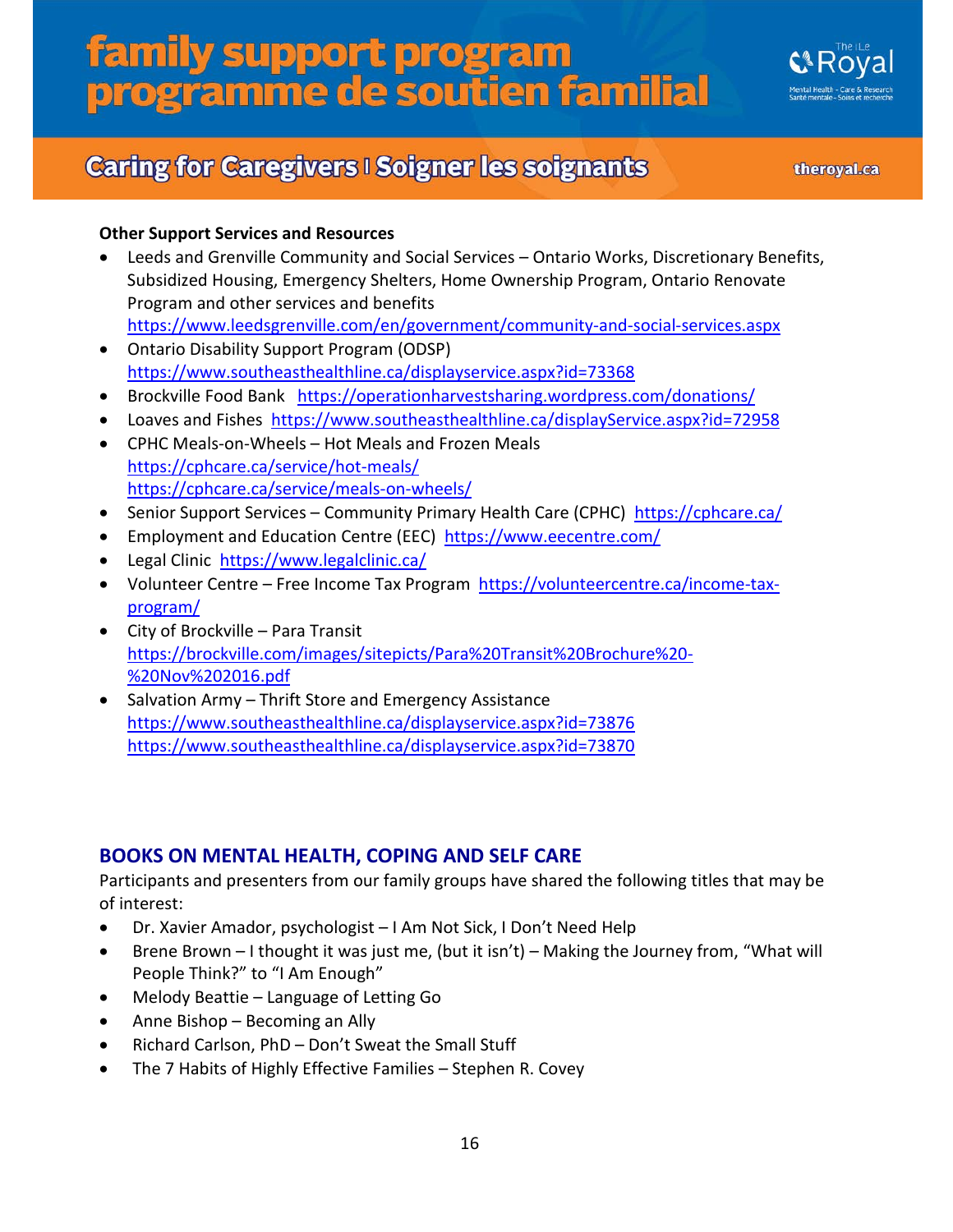

### **Caring for Caregivers I Soigner les soignants**

theroyal.ca

- Martha Davis, PhD, Elizabeth Robbins Eshelman, MSW & Matthew McKay, PhD The Relaxation & Stress Reduction Workbook
- The Brain that Changes Itself Norman Doidge, MD
- Bhante Henepola Gunaratana Mindfulness in Plain English
- John Gunderson, M.D. and Paul Links, M.D. Handbook of Good Psychiatric Management for Borderline Personality Disorder
- Thich Naht Hanh The Miracle of Mindfulness: An Introduction to the Practice of Meditation
- Erin L. Hawkes, MSc When Quietness Came: A Neuroscientists's Personal Journey with Schizophrenia
- Barry J. Jacobs, PsyD & Julia L. Mayer, PsyD Meditations for Caregivers: Practical, emotional and spiritual support for you and your family
- Virginia Lafond Grieving Mental Illness
- Joseph Lee, M.D. Recovering my Kid
- Matthew McKay, PhD Communication Skills
- The Book of Awesome Neil Pasricha
- Michael G. Pipich, M.S., LMFT Owning Bipolar How Patients and Families Can Take Control of Bipolar
- David Posen, M.D. Authenticity: A Guide to Living in Harmony with your True Self
- Gretchen Rubin The Happiness Project
- Karen Salmansohn The Bounce Back Book
- David Sheff Beautiful Boy
- Nic Sheff We all Fall Down
- Elyn R. Saks The Center Cannot Hold: My Journey through Madness
- Self-compassion.org provides a reading list<https://self-compassion.org/resources-2/>
- E. Fuller Torrey, M.D. Surviving Schizophrenia
- E. Fuller Torrey, M.D. & Michael B. Knable Surviving Manic Depression
- Douglas Turkington and Helen Spencer Back to Life Back to Normality
- Greg Wells, PhD The Ripple Effect Sleep Better, Eat Better, Move Better, Think Better
- Nicola Wright, et al- Treating Psychosis

#### **EQUITY, DIVERSITY AND RACISM**

- CAMH Immigrant and Refugee Mental Health Project<https://irmhp-psmir.camhx.ca/courses>
- Racism and Covid 19 [https://www.eenetconnect.ca/topic/racism-and-covid-19-resources](https://www.eenetconnect.ca/topic/racism-and-covid-19-resources-curated-by-camh-library)[curated-by-camh-library](https://www.eenetconnect.ca/topic/racism-and-covid-19-resources-curated-by-camh-library)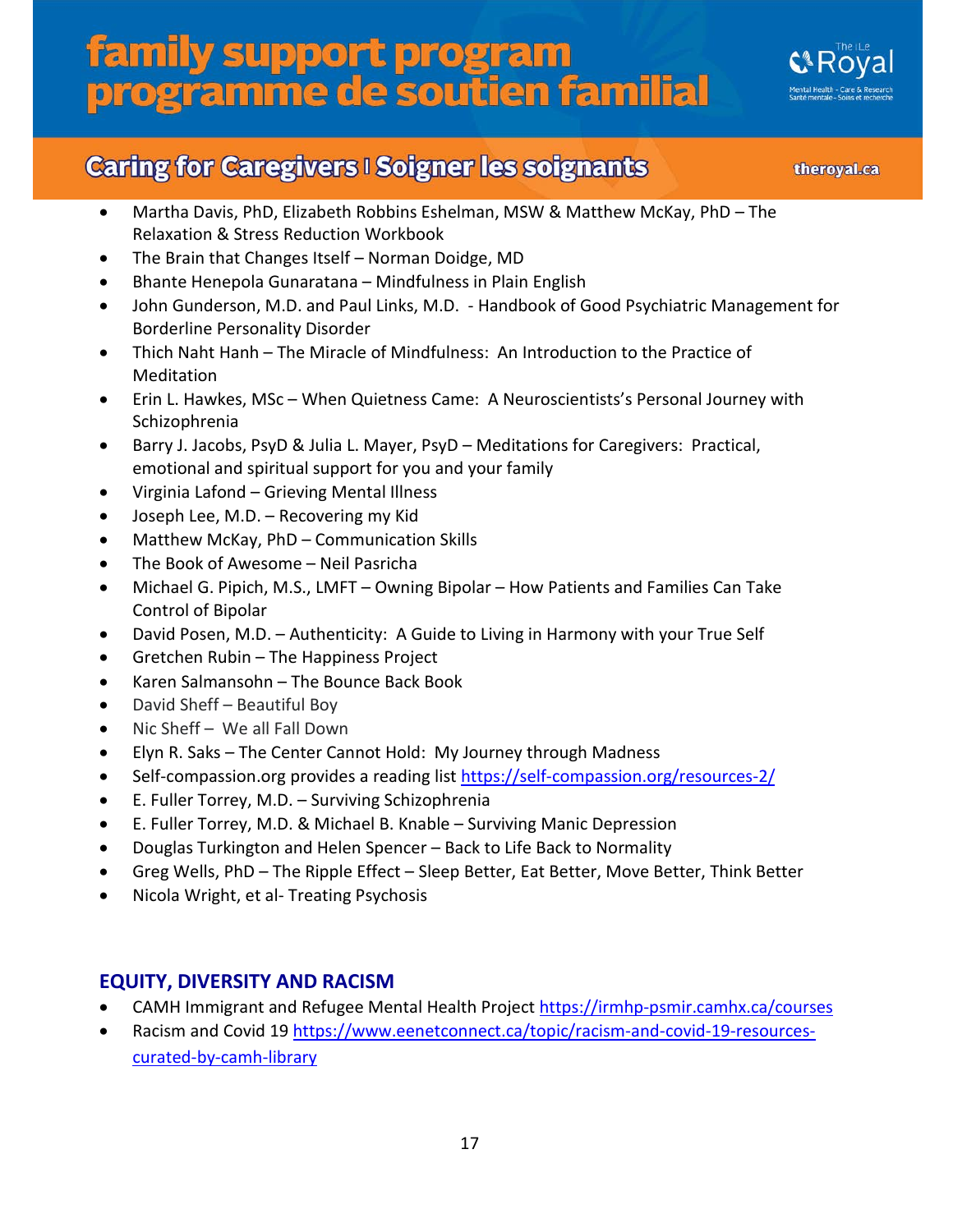## **Caring for Caregivers I Soigner les soignants**

theroyal.ca

- Crime Prevention Ottaw[a https://mailchi.mp/495e59380c46/videos-and-slides-for-anti](https://mailchi.mp/495e59380c46/videos-and-slides-for-anti-racism-speaker-series-vido-et-diapositives-pour-les-sries-de-confrences-anti-racisme?e=57e925e8bb)[racism-speaker-series-vido-et-diapositives-pour-les-sries-de-confrences-anti](https://mailchi.mp/495e59380c46/videos-and-slides-for-anti-racism-speaker-series-vido-et-diapositives-pour-les-sries-de-confrences-anti-racisme?e=57e925e8bb)[racisme?e=57e925e8bb](https://mailchi.mp/495e59380c46/videos-and-slides-for-anti-racism-speaker-series-vido-et-diapositives-pour-les-sries-de-confrences-anti-racisme?e=57e925e8bb)
- Copeland Center interactive webinar to examine, discuss, and challenge issues related to cultural differences; consider the difference between being culturally sensitive and culturally responsive; learn self-care tools that will help them care for themselves as they continue this process; and explore ways to abandon thoughts and actions that interfere with how we interact with each othe[r https://copelandcenter.com/resources/microaggressions-and](https://copelandcenter.com/resources/microaggressions-and-becoming-culturally-responsive)[becoming-culturally-responsive](https://copelandcenter.com/resources/microaggressions-and-becoming-culturally-responsive)
- National Newcomer Navigation Network: N4 is a national network for the diversity of providers who assist newcomers in navigating the complex Canadian healthcare and social service systems. We provide opportunities for professional development, education, virtual discussions, networking, and the sharing of data and resources. We aim to promote best practices in the field of newcomer navigation, with the ultimate goal of improving the experience of newcomers to Canada https://www.newcomernavigation.ca/en/index.aspx
- OCISO provides psychotherapy and counselling in 8 languages to culturally diverse clients. Following the recommendations of health authorities as of March 17, all OCISO in-person support services were suspended but services are continuing by phone at 613-725-5671 ext. 322 or [pdavies@ociso.org.](mailto:pdavies@ociso.org) Patricia Davies, Counselling Program Manager, Ottawa Community Immigrant Services Organization
- PsychologicalScience.Org [https://www.psychologicalscience.org/topics/racism?utm\\_source=DBT+Training+and+Produ](https://www.psychologicalscience.org/topics/racism?utm_source=DBT+Training+and+Product+Updates&utm_campaign=4aca135200-EMAIL_CAMPAIGN_2018_10_26_04_31_COPY_01&utm_medium=email&utm_term=0_53621bb43c-4aca135200-66164799&goal=0_53621bb43c-4aca135200-66164799&mc_cid=4aca135200&mc_eid=b68073a300) [ct+Updates&utm\\_campaign=4aca135200-](https://www.psychologicalscience.org/topics/racism?utm_source=DBT+Training+and+Product+Updates&utm_campaign=4aca135200-EMAIL_CAMPAIGN_2018_10_26_04_31_COPY_01&utm_medium=email&utm_term=0_53621bb43c-4aca135200-66164799&goal=0_53621bb43c-4aca135200-66164799&mc_cid=4aca135200&mc_eid=b68073a300) [EMAIL\\_CAMPAIGN\\_2018\\_10\\_26\\_04\\_31\\_COPY\\_01&utm\\_medium=email&utm\\_term=0\\_5362](https://www.psychologicalscience.org/topics/racism?utm_source=DBT+Training+and+Product+Updates&utm_campaign=4aca135200-EMAIL_CAMPAIGN_2018_10_26_04_31_COPY_01&utm_medium=email&utm_term=0_53621bb43c-4aca135200-66164799&goal=0_53621bb43c-4aca135200-66164799&mc_cid=4aca135200&mc_eid=b68073a300) [1bb43c-4aca135200-66164799&goal=0\\_53621bb43c-4aca135200-](https://www.psychologicalscience.org/topics/racism?utm_source=DBT+Training+and+Product+Updates&utm_campaign=4aca135200-EMAIL_CAMPAIGN_2018_10_26_04_31_COPY_01&utm_medium=email&utm_term=0_53621bb43c-4aca135200-66164799&goal=0_53621bb43c-4aca135200-66164799&mc_cid=4aca135200&mc_eid=b68073a300) [66164799&mc\\_cid=4aca135200&mc\\_eid=b68073a300](https://www.psychologicalscience.org/topics/racism?utm_source=DBT+Training+and+Product+Updates&utm_campaign=4aca135200-EMAIL_CAMPAIGN_2018_10_26_04_31_COPY_01&utm_medium=email&utm_term=0_53621bb43c-4aca135200-66164799&goal=0_53621bb43c-4aca135200-66164799&mc_cid=4aca135200&mc_eid=b68073a300)
- Books & Authors: Ta-Nehisi Coates https://en.wikipedia.org/wiki/Ta-Nehisi Coates and White Fragility – Robin DiAngelo
- Sick Kids, Toronto offers Cultural Competence Trainin[g http://www.sickkids.ca/patient](http://www.sickkids.ca/patient-family-resources/child-family-centred-care/Health-Equity-Cultural-Competence/Cultural-Competence-E-Learning-Module-Series/Cultural-Competence-E-Learning.html)[family-resources/child-family-centred-care/Health-Equity-Cultural-Competence/Cultural-](http://www.sickkids.ca/patient-family-resources/child-family-centred-care/Health-Equity-Cultural-Competence/Cultural-Competence-E-Learning-Module-Series/Cultural-Competence-E-Learning.html)[Competence-E-Learning-Module-Series/Cultural-Competence-E-Learning.html](http://www.sickkids.ca/patient-family-resources/child-family-centred-care/Health-Equity-Cultural-Competence/Cultural-Competence-E-Learning-Module-Series/Cultural-Competence-E-Learning.html)
- Crime Prevention Ottawa at [https://mailchi.mp/495e59380c46/videos-and-slides-for-anti](https://mailchi.mp/495e59380c46/videos-and-slides-for-anti-racism-speaker-series-vido-et-diapositives-pour-les-sries-de-confrences-anti-racisme?e=57e925e8bb)[racism-speaker-series-vido-et-diapositives-pour-les-sries-de-confrences-anti](https://mailchi.mp/495e59380c46/videos-and-slides-for-anti-racism-speaker-series-vido-et-diapositives-pour-les-sries-de-confrences-anti-racisme?e=57e925e8bb)[racisme?e=57e925e8bb](https://mailchi.mp/495e59380c46/videos-and-slides-for-anti-racism-speaker-series-vido-et-diapositives-pour-les-sries-de-confrences-anti-racisme?e=57e925e8bb)
- Evidence Exchange Network for Mental Health and Addictions Anti-Black Racism and Mental Health Resources at [https://www.eenetconnect.ca/topic/anti-black-racism-and](https://www.eenetconnect.ca/topic/anti-black-racism-and-mental-health-resources)[mental-health-resources](https://www.eenetconnect.ca/topic/anti-black-racism-and-mental-health-resources)